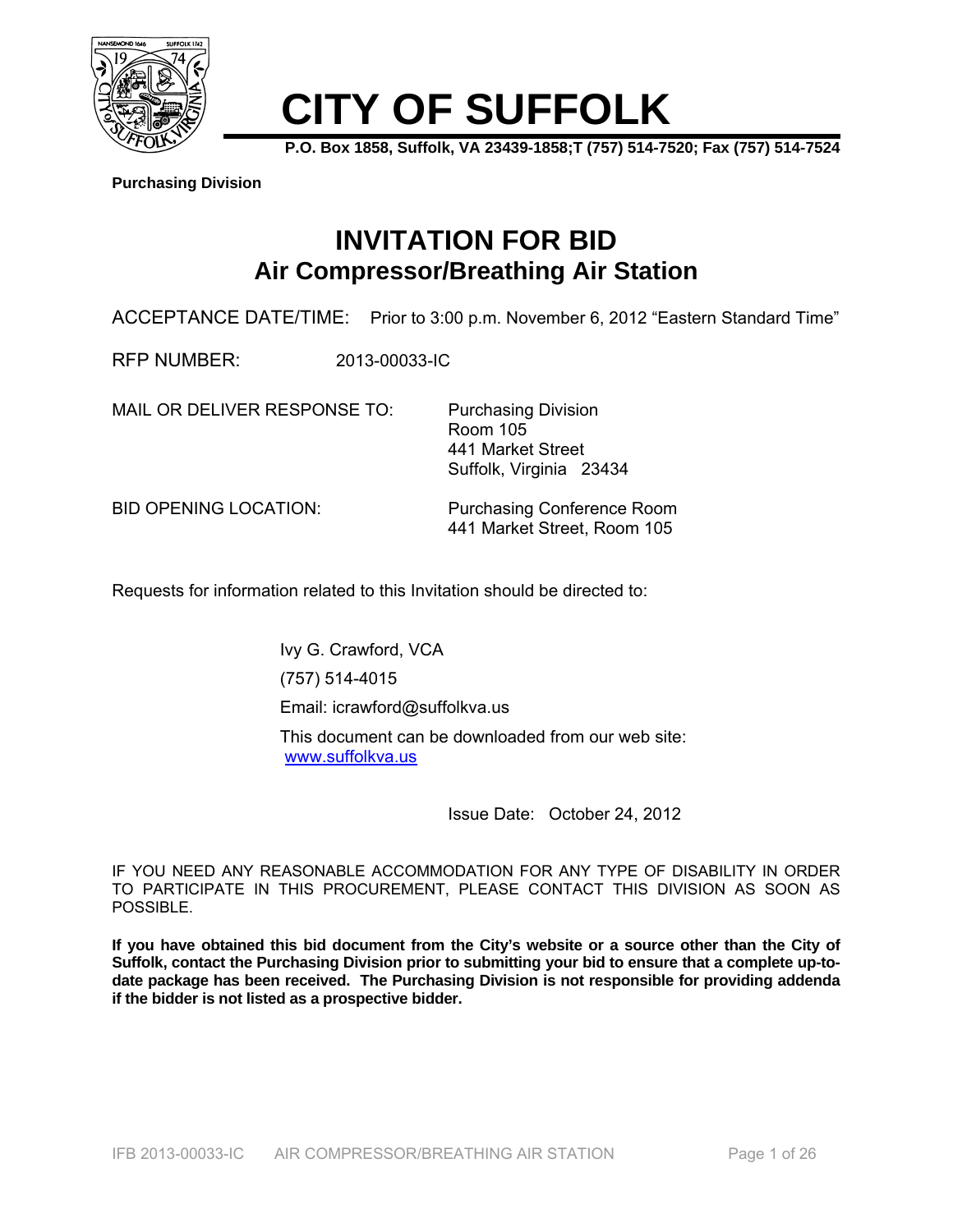## **INVITATION FOR BID**

## **SECTION/TITLE**

BID PRICING FORM AND OTHER FORMS TO BE EXECUTED BY THE BIDDER

Prepared by Ivy Crawford, Buyer I Date: October 24, 2012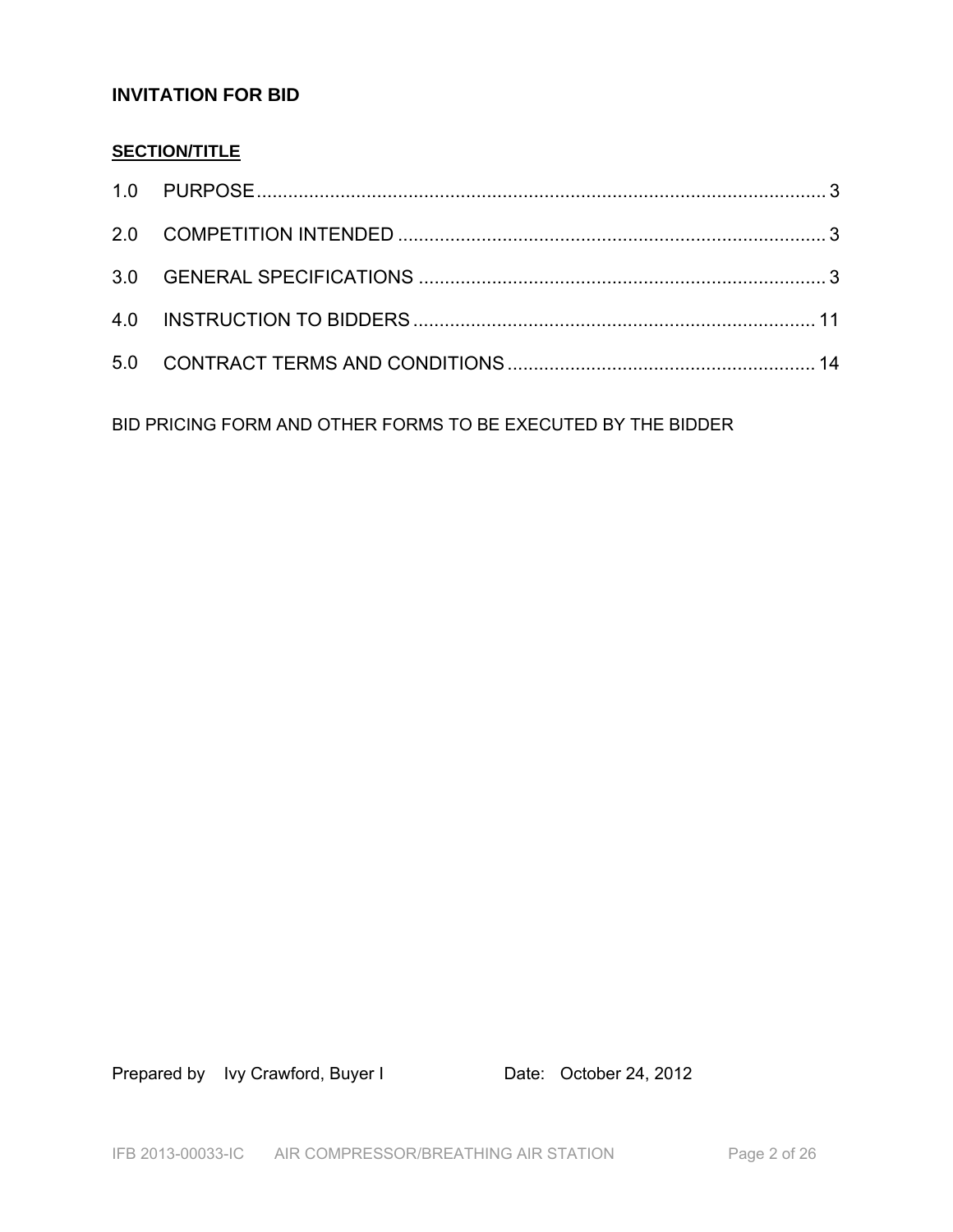#### **1.0 PURPOSE**

The intent of this Invitation for Bid is to purchase a breathing air station to refill selfcontained breathing apparatus (SCBA) cylinders with purified air that meets or exceeds the requirements of CGA Pamphlet G-7, Compressed Air for Human Respiration, the requirements of ANSI/CGA G-7.1, Commodity Specification for Air, Grade E, and all other recognized standards for respirable air. The breathing air station shall be comprised in part of a high pressure 15 horse power compressor and purification system, storage system, cascade fill control panel and containment fill station. The station shall be designed for a maximum working pressure of 6,000 PSIG. All equipment shall be new and of current design and manufacture. Used or refurbished equipment will not be accepted. Materials shall be in accordance with all specifications, terms, and conditions herein.

#### **2.0 COMPETITION INTENDED**

It is the City's intent that this Invitation for Bid (IFB) permits competition. It shall be the bidder's responsibility to advise the Purchasing Agent in writing if any language, requirement, specification, etc., or any combination thereof, inadvertently restricts or limits the requirements stated in this IFB to a single source. Such notification must be received by the Purchasing Agent not later than five (5) days prior to the date set for bids to close.

#### **3.0 GENERAL SPECIFICATIONS**

#### 3.1 Breathing Air Station

The breathing air station shall be supplied on a steel base frame of welded construction. The frame shall be designed for both the static and dynamic loads of the system and of sufficient size to adequately accommodate all of the station's components. The compressor, purification system, fill station and all tubing shall be incorporated into an appliance-like enclosure complete with sound attenuation. The enclosure panels shall be equipped with a slam-action latches and lift-off hinges making it simple to facilitate inspection and maintenance. The enclosure and base frame shall be finished with a baked on polyester powder coat paint for the ultimate in durability, corrosion resistance, and long life.

The station shall be designed for against-the-wall installation, operation and maintenance and single-point operator control from the front of the station. The design of the station shall permit unrestricted cooling air flow to the compressor and motor when installed against a wall. All system instrumentation, controls and access to the containment fill station shall be located at the front of the station. The depth of the fill station portion of the breathing air station shall be adjustable thereby allowing it to fit through a standard 36" doorway. The station shall be designed for continuous duty operation indoors with room temperatures ranging between 40°F and 115°F. Installation shall not require a special foundation; however, it is the responsibility of the purchaser to ensure the installation site has a solid and level foundation that can support the weight of the station, the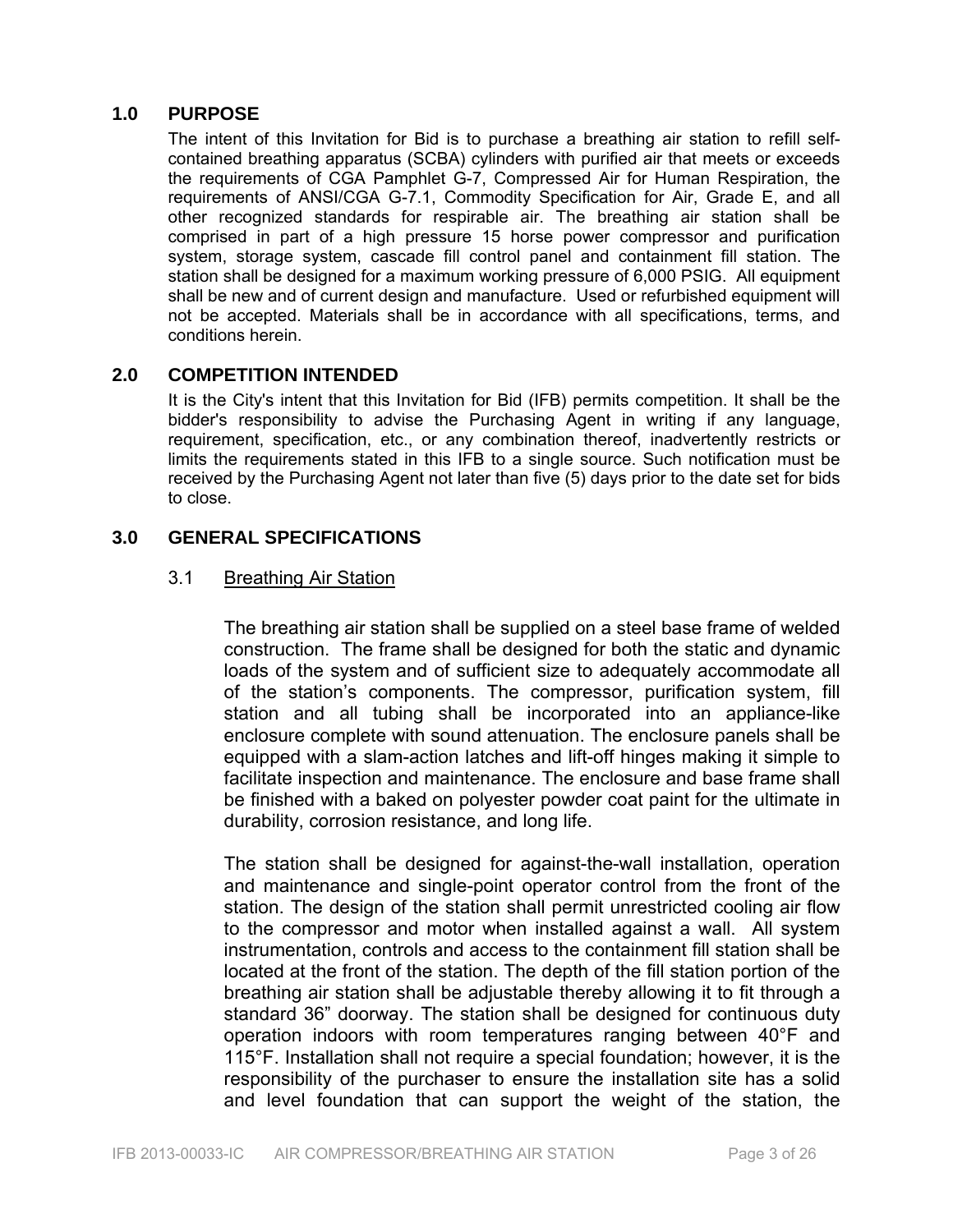availability of a qualified source of air for the intake of the compressor and adequate ventilation.

All piping and tubing shall be properly supported and protected to prevent damage from vibration during shipment, operation, or maintenance. Piping and tubing shall be installed in a neat and orderly arrangement, adapting to the contours of the station. All instrument tubing shall be 300 series stainless steel.

The station shall be warranted free from defects in material and workmanship for a period of eighteen months from date of shipment or twelve months from date of start-up, whichever expires first. The warranty shall not impose limitations on the station's accumulated operating hours during the warranty period.

#### 3.2 Compressor

The compressor shall be an air-cooled, oil lubricated, four stage, four cylinders, single acting, reciprocating compressor. The crankcase shall be cast of a high strength, aluminum alloy. The crankshaft shall be of a single piece forged steel construction, and supported in the crankcase by three long-life roller bearings. The connecting rods shall be of single piece design and constructed of a high strength aluminum alloy. Each connecting rod shall incorporate a roller bearing at the crank end and needle bearing at the pin end. The pistons shall be constructed of an aluminum alloy. Piston rings on the first through third stage are of cast iron, the final stage rings shall be of a high strength polymide. The final stage shall incorporate a ringed, free-floating, aluminum piston, which is driven by a guide piston and the previous stage's discharge pressure. The cylinders shall be of cast iron construction with deep cooling fins on the external surface for optimum heat dissipation. The cylinders shall be arranged in a dynamically balanced, diametrically opposed "X" configuration with each cylinder located directly in the cooling fan's blast. The cylinders shall be removable from the crankcase. The compressor's flywheel shall be of cast iron construction. A multi-wing, high velocity cooling fan shall be integral to the flywheel. The fan wings shall be replaceable.

An intercooler shall be provided after each stage of compression and an aftercooler shall be provided after the final stage of compression. The coolers shall be individually detachable from the compressor, located directly in the cooling fan's blast and made of a stainless steel. The aftercooler shall be designed to cool the discharge air to within 18°F of ambient temperature. A cool-down cycle shall not be required prior to stopping the compressor.

A separator shall be supplied after the second and third stages of compression, and a coalescing separator shall be supplied at the discharge of the compressor. An automatic condensate drain (A.C.D.)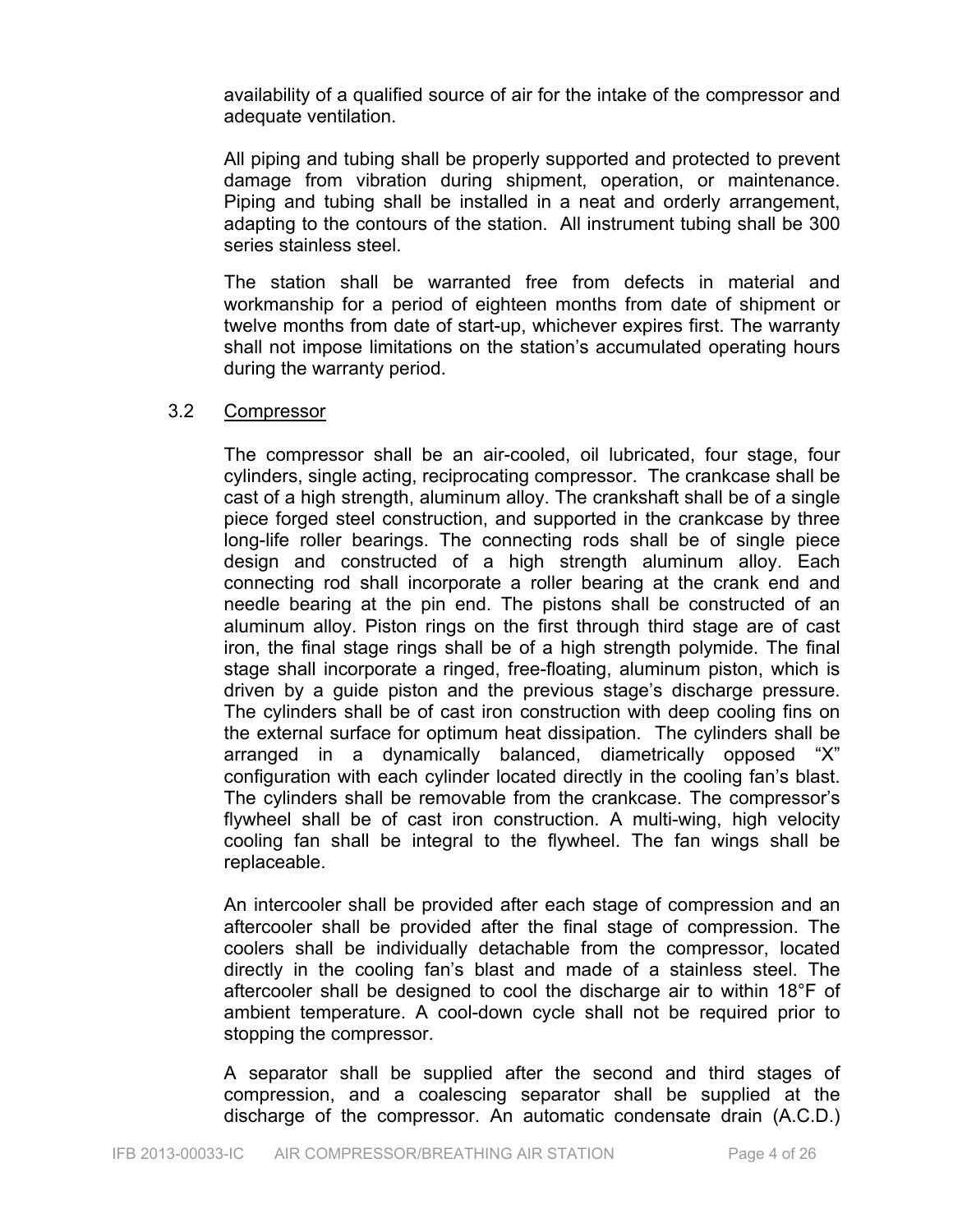system shall be supplied for all of the separators. The drain solenoid shall be controlled by the PLC and factory preset to drain the separators approximately every fifteen minutes for approximately six seconds. The A.C.D. system shall unload the compressor on shutdown for unloaded restart. An exhaust muffler and condensate reservoir shall be supplied. The condensate reservoir shall have a high liquid level indication system to provide system shutdown and to alert the operator that the condensate reservoir is at capacity. The operator shall be alerted that the reservoir is at capacity via an audible alarm and a scrolling text display message on the panel mounted operator / compressor interface. Manually operated valves shall be supplied to override the automatic operation of the A.C.D. system for test and maintenance purposes.

The compressor shall be lubricated by a combination splash /mist and low pressure lubrication system. The final stage of compression shall be lubricated by a pressurized lubrication circuit. The other stages and the driving gear shall be splash lubricated. The low-pressure lubrication circuit shall include a positive displacement oil pump, gear driven by the crankshaft, a non-adjustable oil pressure regulator, and a full-flow oil filter with replaceable element. A highly visible sight glass shall be included to check the oil level. The oil drain for the compressor shall be piped to the outside of the frame.

The compressor shall be equipped with an inlet filter with replaceable particulate element.

#### 3.3 Prime Mover and V-Belt Drive

The three phase electric motor shall be of the open drip-proof (ODP) design. The motor voltage and frequency shall be specified by the purchaser. The compressor and motor shall be mounted on a common base that is vibration isolated from the station's main frame. The compressor and motor shall be arranged in a vertical design. Power from the motor shall be transmitted to the compressor by a v-belt drive. The vbelt drive shall be designed to tension the drive belts automatically. Rotation arrows shall be affixed in a conspicuous place on the compressor.

#### 3.4 Electrical Control & Instrumentation

The compressor control panel (CCP) shall include an across-the-line magnetic motor starter, fused transformer and PLC controller. The CCP shall be built in accordance with UL 508A, the standard for Industrial Control Panels and shall be affixed with a UL label.

The PLC compressor control system consists of a programmable logic controller for the monitoring, protection and control of the compressor systems.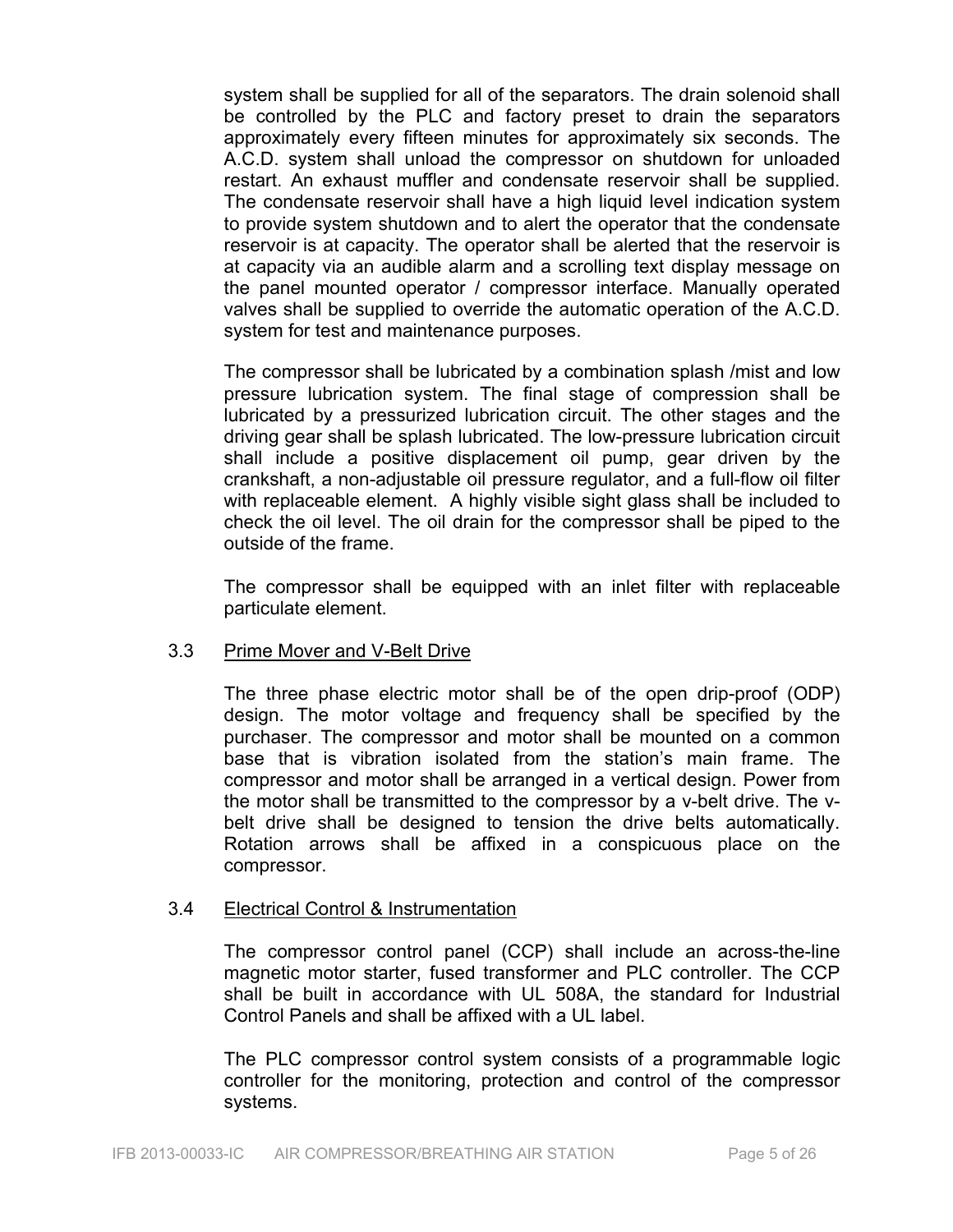Standard features of the CCP include:

- A NEMA type 4 electrical enclosure
- UL electrical panel
- Human Machine Interface (HMI) with **Multi-Color Touch Screen Display** incorporating vivid TFT (Thin Film Transistor) Technology and NOT limited by touch cells (Optional mounting configurations available-up to 25 ft remote)
- Emergency Stop Palm Button
- Home screen customizable with distributor contact information
- Real Time Clock (time and date)
- Compressor on / off
- Digital Display of Compressor Final Pressure
- Digital Display of Compressor Oil Pressure
- Digital Display of current Compressor Run Time
- Digital Display of Final Separator Cycle Count
- Compressor High Temperature Shutdown and Alarm
- Full support of the Automatic Condensate Drain system (interval and duration set points adjustable thru the HMI - password protected)
	- Digital Display of time to next ACD Cycle
	- Condensate Drain Reservoir full alarm
- Carbon monoxide monitor (with calibration kit)
- Full support of CO monitor alarm functions
- Full support of a purification system moisture monitor warning and alarm functions
- Built in overtime timer set at 5 hours optional times available
- Maintenance Timer (selectable between real time or compressor run time) to give Digital Display of all needed Preventative Maintenance Evolutions
- Motor overload alarm
- Nonresettable hourmeter
- Recoverable Run History (last 5 run periods)
- Recoverable Alarm History (last 5 fault shutdowns)
- Support of up to 5 Languages (to be specified at time of order; includes English, French, Spanish & Portuguese)
- Operator choice of display in BAR or PSI

For ease of Maintenance and Repair:

- PLC has removable Terminal Blocks for all functions
- Diagnostic EEPROM (Electrically Erasable Programmable Read-Only Memory) Capability
- Support of Two (2) Communication Protocols (optional)
	- o Ethernet Connection
	- o Analog Phone Modem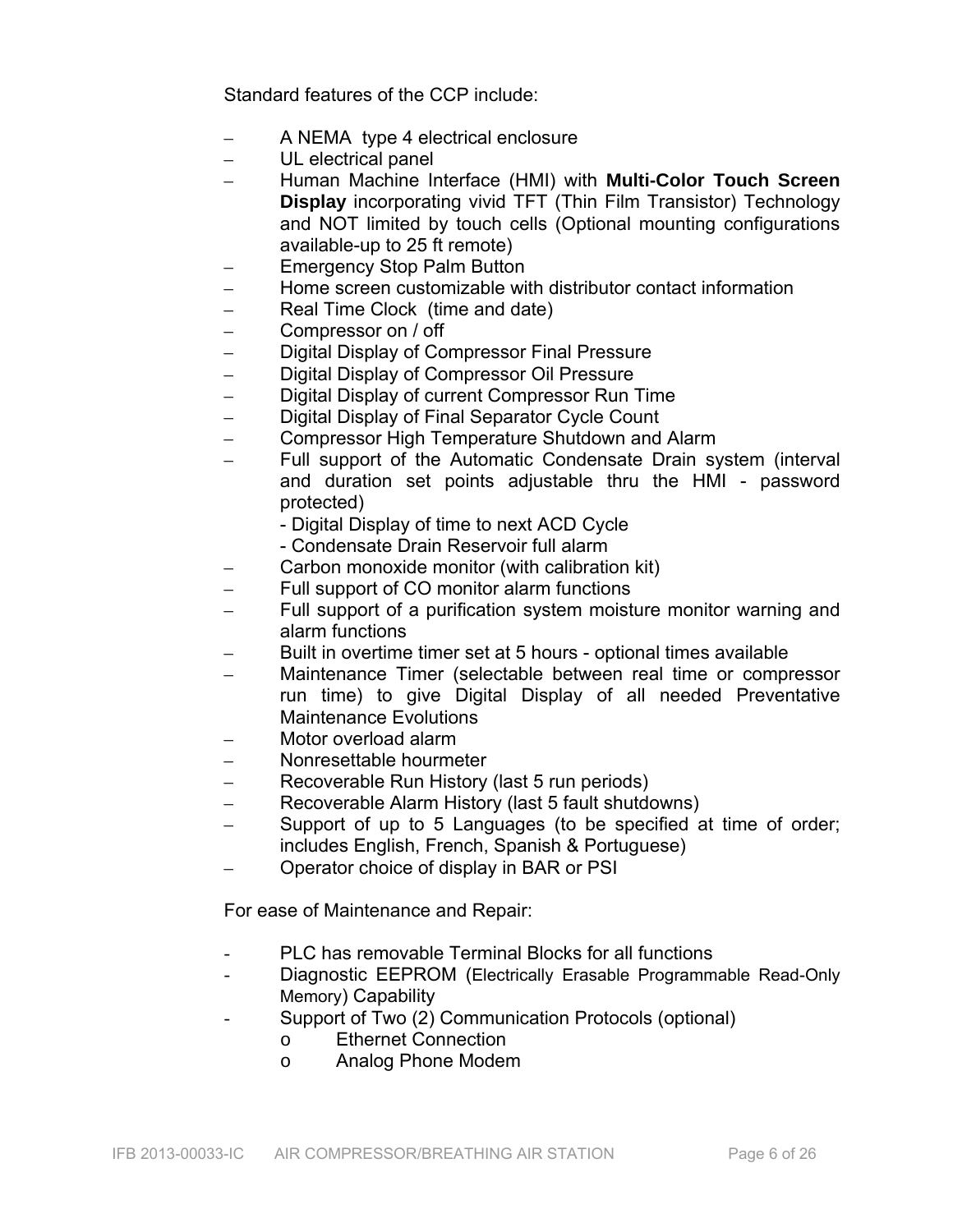Wiring shall be encapsulated within a split corrugated type loom. Each wire end connection shall be machine crimped and numbered.

The HMI shall have 22 adjustable system parameters secured by password protection. The HMI will provide display of all safety / fault shutdowns with a text read-out of up to three potential causes for the fault / shutdown.

The compressor oil pressure shall be monitored by a pressure transmitter and digitally displayed on HMI. The compressor shall shut down and a fault will be indicated on the HMI should the compressor's oil pressure drop below the factory preset value during operation. The oil pressure transmitter shall be by-passed during start-up to permit the oil pump to achieve the normal operating pressure.

The low oil pressure and final air pressure transmitters shall be equipped with sealed electrical connectors. The analog pressure sensors for oil pressure and final pressure shall have adjustable set point and dead-band thru the HMI (password protected).

A temperature switch shall be supplied on the head of the final stage of compression. The compressor shall shutdown and a fault will be indicated on the HMI should the final stage temperature exceed the tamper-proof set point during operation.

Fault shut downs shall not affect the ability to fill SCBA cylinders from the storage system as long as there is sufficient pressure in the storage to fill them.

#### 3.5 Purification System

The purification system shall purify high pressure air to a quality that meets or exceeds the requirements of CGA Pamphlet G-7, Compressed Air for Human Respiration, ANSI/CGA G-7.1, Commodity Specification for Air, Grade E, and all other recognized standards for breathing air. Purification shall be achieved by mechanical separation of condensed oil and water droplets, adsorption of vaporous water by a desiccant, adsorption of oil vapor and elimination of noxious odors by activated carbon and conversion of carbon monoxide to respirable levels of carbon dioxide by catalyst.

The high pressure purification chambers shall have a working pressure of 6000 PSIG. The purification system shall utilize replaceable cartridges. The purification system shall be designed so that the replacement of the cartridges can be accomplished without disconnecting system piping. The design of the chambers shall preclude the possibility of operating the system without cartridges installed or with improperly installed cartridges.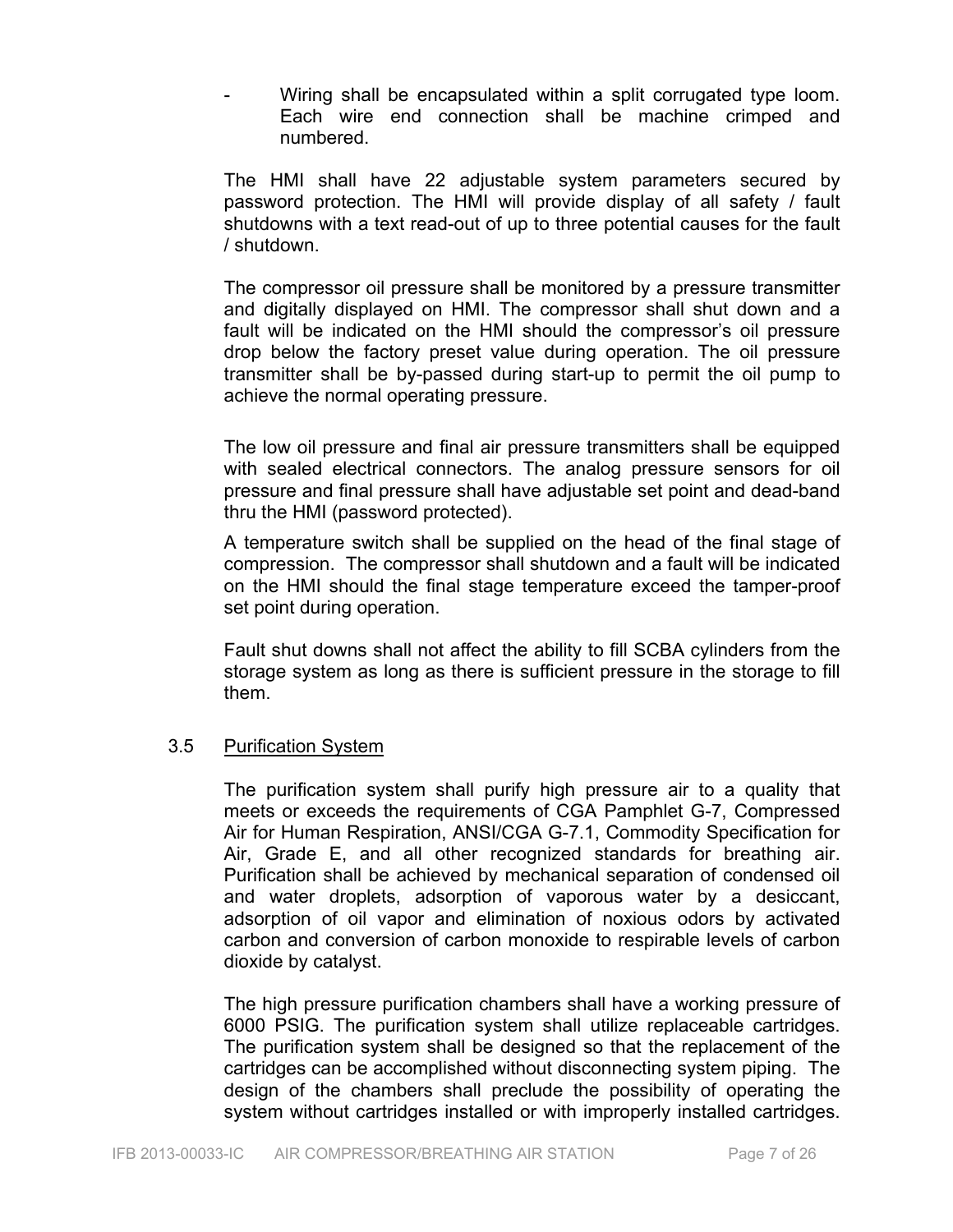A bleed valve shall be provided to vent the purification system to facilitate replacing the cartridges. A pressure maintaining valve and a check valve shall be supplied downstream of the purification system to increase the efficiency of the purification system by maintaining a positive back pressure. A check valve shall be supplied between the coalescing separator on the compressor's discharge line and the purification system to maintain the positive pressure in the purification system when the compressor shuts down.

A sensor shall be located in the purifier cartridge for direct monitoring of moisture levels. A Touch Screen Display shall indicate the status of the purifier cartridge. The system shall warn the operator, in advance, of the impending expiration of the cartridge via a scrolling text display message on the panel mounted operator / compressor interface. The compressor shall shut down automatically and the operator notified via audible alarm and scrolling text display message on the panel mounted operator / compressor interface should the operator fail to change the cartridge within the warning period. The compressor shall not be capable of restarting until the used cartridge(s) are replaced with new ones<sup>1</sup>. The moisture monitoring system shall be of a fail-safe design. Should the electrical contact between the display module and sensor be disconnected, an immediate fault shut down shall be affected. For absolute safety and highest quality breathing air, no manual override shall be supplied for the moisture monitor.

#### 3.6 Cascade Fill Control / Instrument Panel

A steel instrument panel affixed with a non-glare Lexan $\rightarrow$  overlay shall be installed on the front of the station. The overlay shall contain an embedded airflow schematic. The cascade fill control / instrument panel shall be hinged for easy maintenance and accessibility.

The cascade control panel shall be factory piped for four storage banks and designed to fill three SCBA/SCUBA cylinders either independently or simultaneously. The control panel shall include, at a minimum, a manual control valve and pressure gauge for each storage bank, an adjustable regulator for SCBA cylinder fill pressure complete with a pressure gauge for inlet and regulated pressure and a relief valve to protect the SCBA cylinders from overfilling, a manual control valve and pressure gauge for each fill position, a manual direction valve to allow the operator to select SCBA filling from either air storage or the compressor, provisions for factory or field modification to allow a different fill pressure at each fill position. The cascade system shall allow the simultaneous tasks of filling one storage bank while drawing down another during the SCBA fill process. Strategically placed tees and check valves preclude the need for individual "To" and "From" valves. Systems requiring individual "To" and

 $\overline{a}$ 

<sup>&</sup>lt;sup>1</sup> Replace all cartridges at the same time.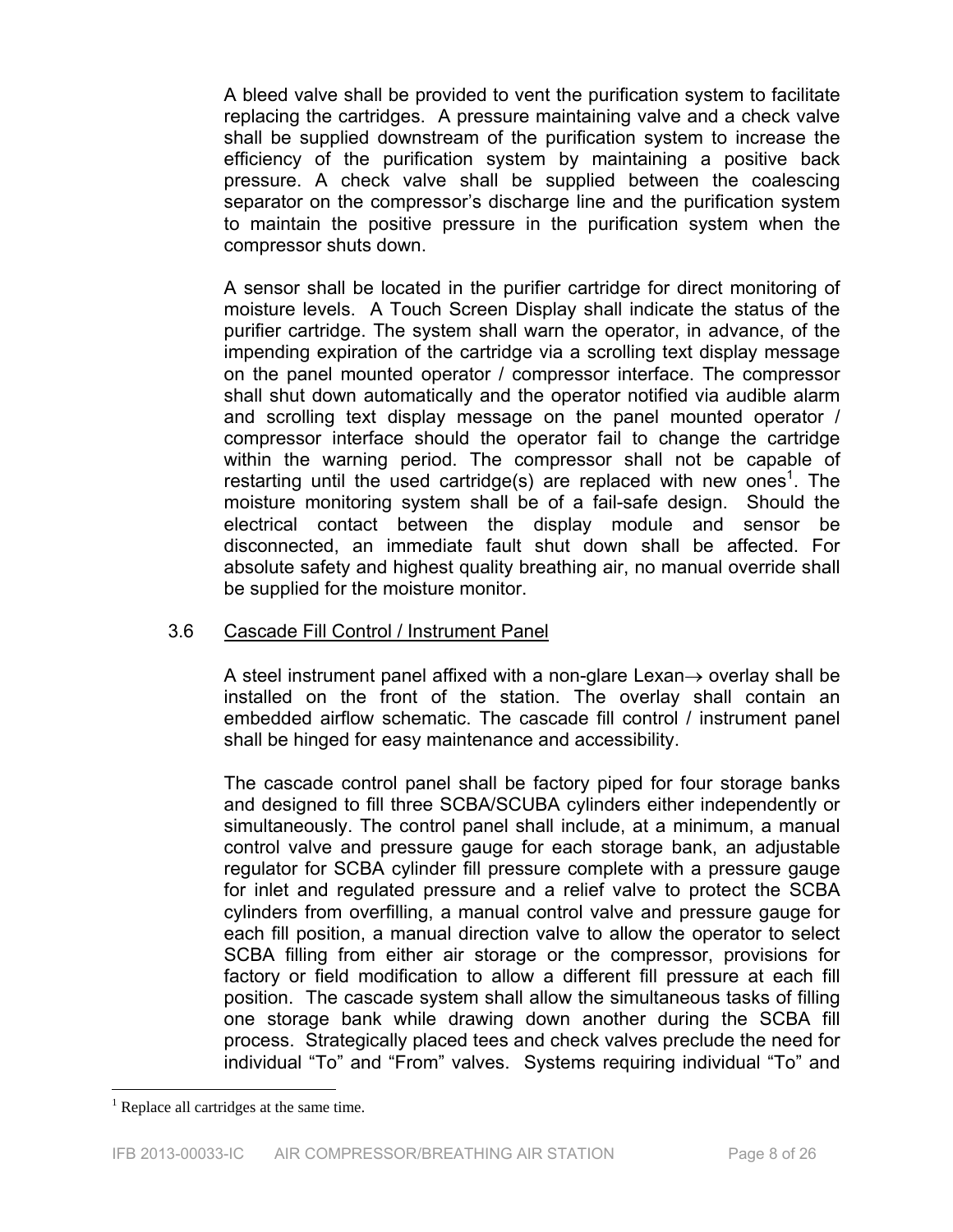"From" valves shall not be deemed acceptable, as they require more efforts to operate.

The system shall also be equipped with a Remote Fill with regulator, pressure gauge, line valve, and cabinet enclosed hose reel with 75 feet of high-pressure 6000 psi hose

All control panel mounted pressure gauges shall have a 2  $\frac{1}{2}$  diameter and be liquid filled. A fluorescent light shall be factory installed above the panel to provide a glare-free illumination of the control panel. An on/off switch shall be integrated into the operator / compressor interface for the light.

#### 3.7 Air Storage

The air storage system shall include four (4) receivers fabricated, tested and stamped in accordance to Section VIII of the ASME Boiler and Pressure Vessel Code. The receivers shall have a 3:1 safety factor at 6000 PSIG (7000 PSIG MAWP at 200°F). Each receiver shall have a capacity of 491 cu ft at 6000  $PSIG<sup>2</sup>$ . The receivers shall be mounted in a vertical configuration in a rack that is integral to the breathing air station's frame. The rack shall be designed to accommodate four identical receivers. The receivers shall be installed in accordance with 29 CFR 1910.169. The rack shall be designed to support the receivers in a secure manner and permit visual inspection of the receivers' external surface. Each receiver shall be supplied with a manual drain valve, an isolation valve and safety relief valve. For ease of maintenance and periodic inspection all the drain valves shall be piped to one convenient location within the Unicus III enclosure. Each receiver, or bank of receivers if additional storage is required, shall be piped to the cascade fill control panel to facilitate cascade filling.

## 3.8 Containment Fill Station

The front-loading, three position; *tri pressure/two position* cylinder containment fill station shall totally enclose the SCBA or SCUBA $3$  cylinders during the refilling process.

The fill station's outer enclosure and door assemblies shall be constructed of formed ¼ inch thick plate steel. Venting shall be provided in the bottom of the fill station to allow the rapidly expanding air from a ruptured cylinder to escape from the fill station. The fill station shall be ergonomically designed for maximum operator convenience and safety for refilling cylinders. The fill station door and cylinder holder assembly shall tilt out towards the operator 45 degrees, providing unobstructed access to the cylinder holder to load and unload the cylinders. A chrome plated handle

 $\overline{a}$ <sup>2</sup> Capacity referenced to 70 $\mathrm{^{\circ}F}$ .

<sup>&</sup>lt;sup>3</sup> SCUBAs up to 31" maximum overall length including valve, boot and fill yoke.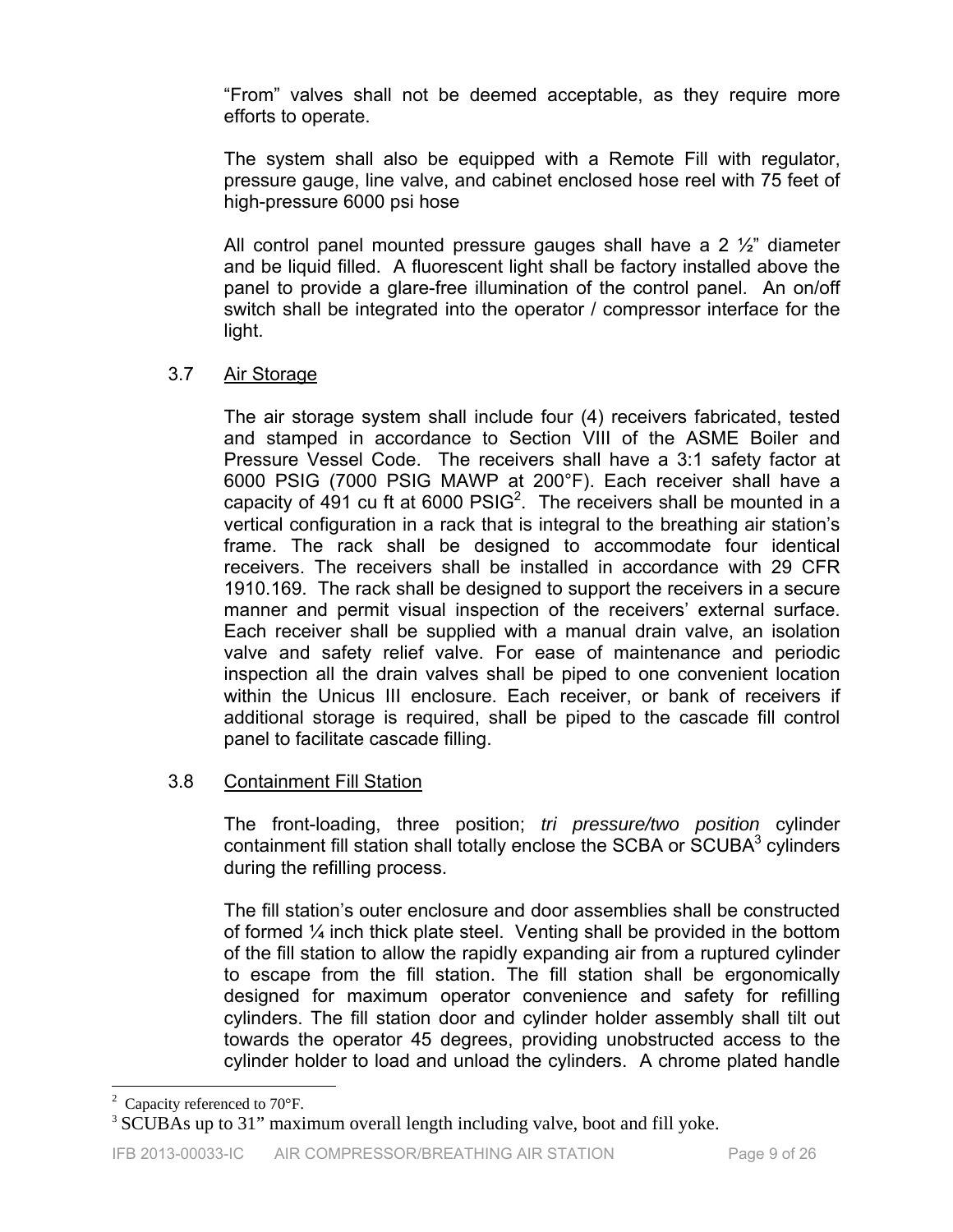and heavy-duty gas spring shall be incorporated into the design of the fill station to assist the operator in opening and closing the fill station door. It shall take no more than approximately eighteen pounds of force to open or close the fill station door thereby eliminating operator fatigue.

Each cylinder holder shall be lined to prevent scuffing the outer surface of the SCBA cylinders. For complete operator protection, the fill station shall include a safety interlock system that will prevent refilling SCBA cylinders unless the fill station door is closed and secured in the locked position. The automatic interlock will require no actuation of secondary latching mechanism on the outside of the fill station.

Three fill hoses shall be located within the fill station. Each fill hose shall be equipped with a bleed valve and SCBA/SCUBA fill adapter of choice. Fill hose retainers shall be provided to anchor the fill hoses when not in use.

#### 3.9 Testing and Preparation for Shipment

The breathing air station shall be tested by the manufacturer prior to shipment.

A manufacturer's nameplate shall be placed on the interior of the electric panel. The nameplate shall include, at a minimum, manufacturer's name, model number, serial number, compressor block number, and date of manufacture. Voltage, phase / frequency, and amperage are located on another label inside the electrical panel

The station shall be suitably prepared for motor freight transport. The station shall be bolted to a wooden pallet, wrapped in sheet plastic, and fully protected by a wooden crate. The compressor intake and similar openings shall be suitably covered. Component parts, loose parts or associated spare parts shall be packaged separately and shipped on the same pallet if feasible.

#### 3.10 Documentation

A documentation package shall be supplied with the station. The documentation package shall include, at a minimum, an operation manual on CD, recommended spare parts list, warranty information and a startup/warranty registration form.

The Operator's Instruction and Maintenance Manual for the breathing air station shall be as detailed as possible, outlining all operation and maintenance instructions. The manual shall include detailed illustrated drawings for the compressor block and all system components along with a complete parts listing for all illustrated components. Warnings and safety precautions shall be identified clearly in the manual.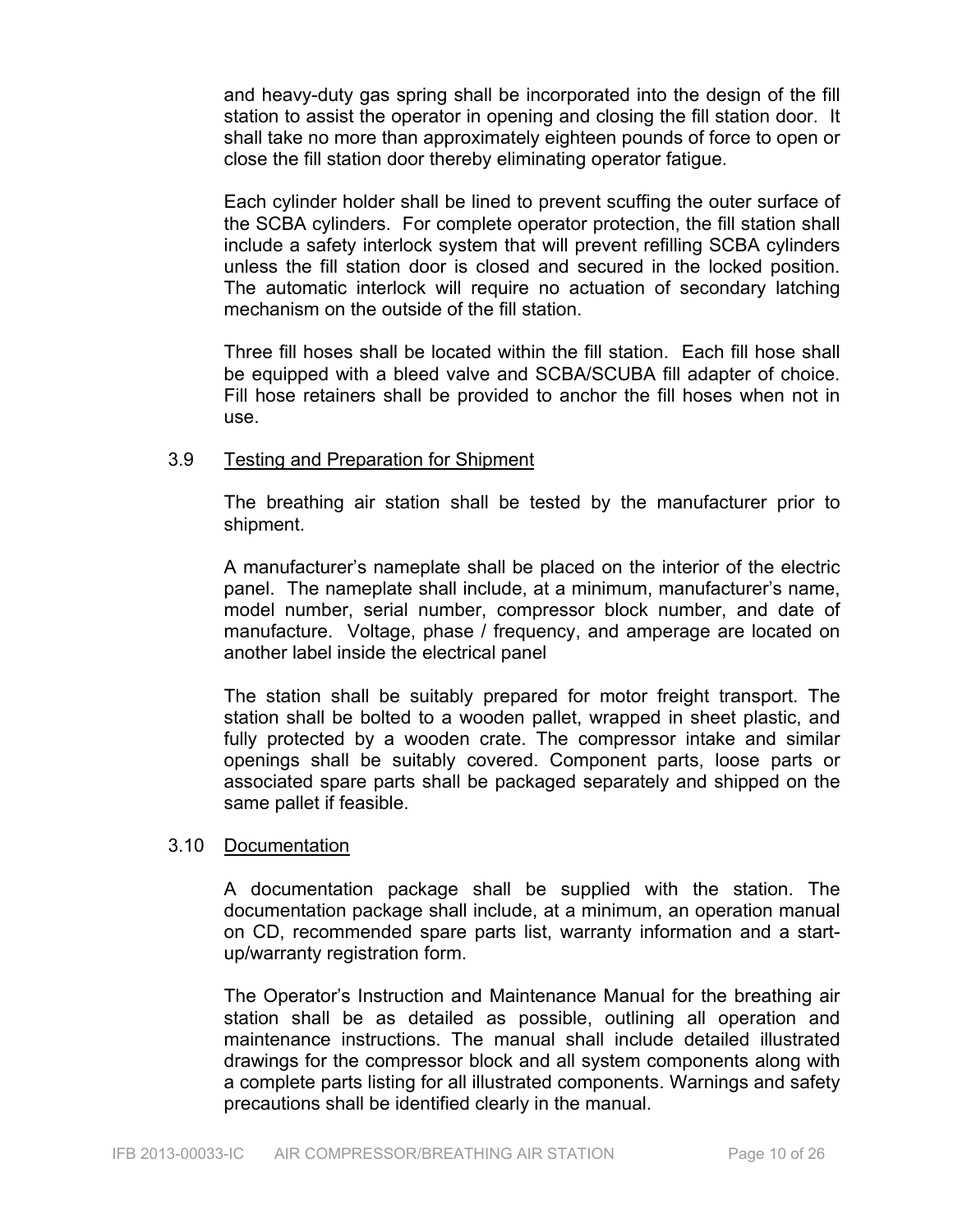#### 3.11 Installation

The breathing air station shall be installed at Suffolk Fire Department, station #3, located in Suffolk, VA. The vendor shall be responsible for freight, set up, all wiring<sup>4</sup> and final piping of the storage system. The vendor shall also provide system inspection, startup and comprehensive user & maintenance training.

The vendor shall be responsible for removal of the current breathing air station<sup>5</sup>, located at Suffolk Fire Department station #3, so as the new unit can be installed. The City will entertain a trade-in allowance for the current unit. If trade-in allowance is accepted, vendor will still be responsible for removal of the air station.

#### 3.12 Warranty

y 1 year on *all* parts, labor and workmanship

5 years on compressor block, regardless of compressor hours All parts replaced during warranty period shall have original equipment standards or higher

#### **4.0 INSTRUCTION TO BIDDERS**

4.1 Submission of Bids

Pricing must be submitted on the Invitation for Bid pricing form only; failure to submit a bid on the official City form provided for that purpose shall be a cause for rejection of the bid. Include other information as requested or required. All bids shall be submitted in a sealed envelope and properly identified with the IFB number, IFB name and time and date of opening. The Bid may not be changed by markings on the envelope. Only the amounts indicated on the Bid Form will be considered in determining the final Bid Amount. Bids must be received by the Finance Department/Purchasing Division no later than the time specified on the opening date. *Bids may be mailed to City of Suffolk, Purchasing Division, P.O. Box 1858, Suffolk, VA 23439-1858 or hand delivered to 441 Market Street, Room 105, Suffolk, Virginia 23434*. Faxed and e-mailed bids shall not be accepted. It is the bidder's responsibility to ensure the bid is received prior to the bid acceptance time.

4.2 City Contacts

 $\overline{a}$ 

Questions related to bid submittals should be directed to:

 *Ivy Crawford VCA (757) 514-4015 icrawford@suffolkva.us*

<sup>&</sup>lt;sup>4</sup> Final Wiring shall be performed by a Licensed Electrician

<sup>&</sup>lt;sup>5</sup> Eagle Compressor: Model # BAP10FC3 Manufacture Date 8/10/1994 Current Hours 1862.8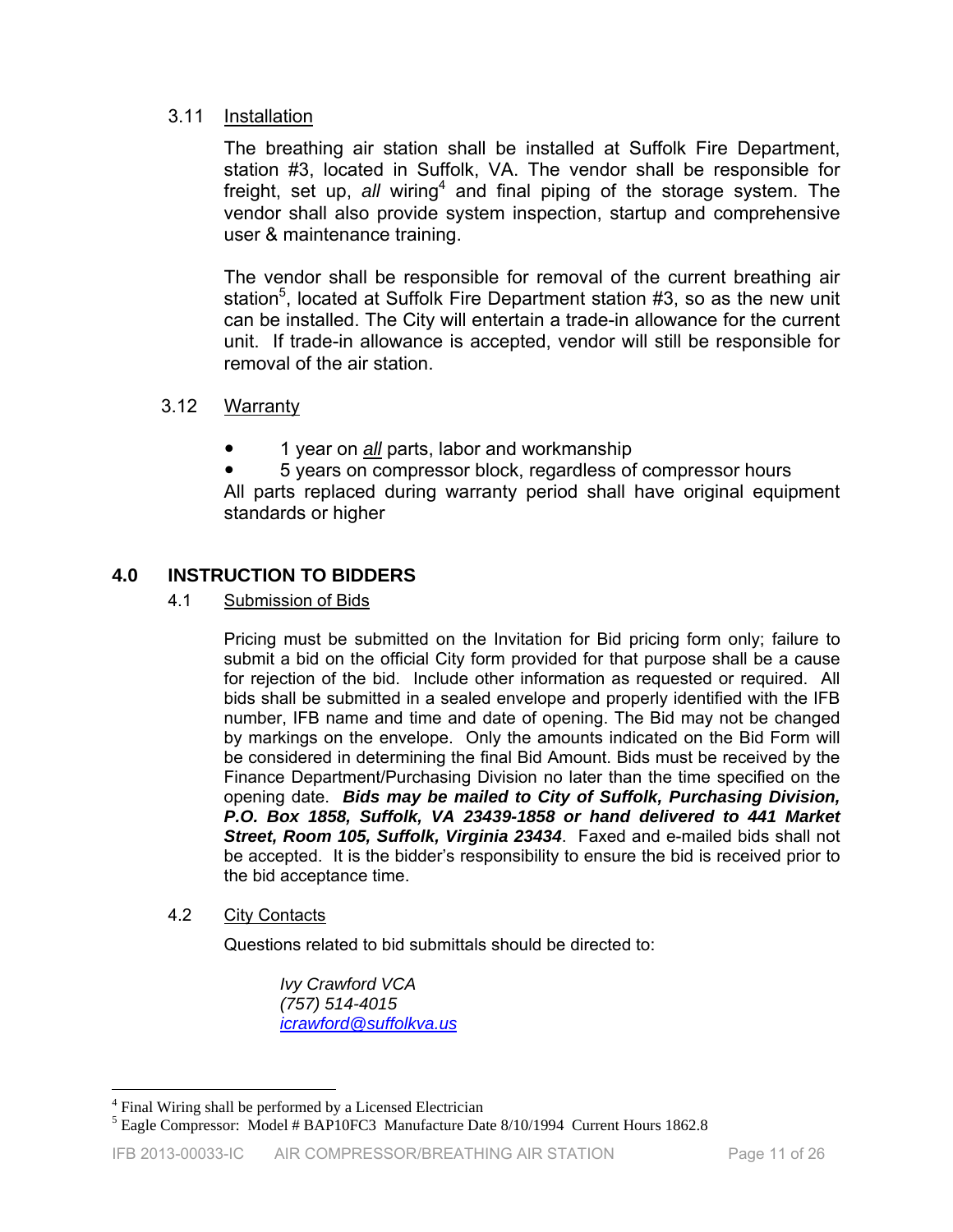The Buyer I is the designated authorized spokesperson for the City of Suffolk with respect to this IFB. All questions should be directed to the Buyer's attention. The respondents to this IFB shall not contact, either directly or indirectly, any other employee or agent of the City regarding this IFB. This prohibition shall also extend to the Suffolk City Council and locally elected officials. Any such unauthorized contact may disqualify the bidder from this procurement.

#### 4.3 Firm Pricing

Bid price must be firm for City acceptance for ninety (90) days from bid opening date.

#### 4.4 Pricing to be F.O.B. Destination – Freight Included

Pricing shall be F.O.B. destination-freight included for all competitive bids. F.O.B. Destination-Freight Included shall include all shipping costs to the City location(s) at the unit cost. No additional shipping charges shall be allowed.

#### 4.5 Unit Price

Bid unit price on quantity specified – extend and show total. In case of errors in extension, unit prices shall govern.

#### 4.6 Contract Quantities

The quantities specified in the Invitation for Bid are estimates only, and are given for the information of bidders and for the purpose of bid evaluation. They do not indicate the actual quantity, which will be ordered, since such volume will depend upon requirements, which develop during the contract period.

Quantities shown shall not be construed to represent any amount which the City shall be obligated to purchase under the contract, or relieve the contractor of his obligation to fill all orders placed by the City.

#### **NO BID WILL BE CONSIDERED WHICH STIPULATES THAT THE CITY OF SUFFOLK SHALL GUARANTEE A SPECIFIC AMOUNT OF WORK.**

#### 4.7 Authority to Bind Firm in Contract

Bids must include full legal firm name and address of bidder. Failure to manually sign bid may disqualify it. Person signing bid shall have Authority to bind the firm in a Contract.

#### 4.8 Withdrawal of Bids

Bids may be withdrawn any time prior to the bid opening. Withdrawal of bids may be accomplished by submitting such request in writing on the issuing company's letterhead either in person or by certified mail. No bids may be withdrawn after the established bid opening date or time, unless the purchaser has extended the opening date.

In case of error the bidder may request withdrawal of bid in writing to the buyer, by showing working papers and explaining the error. Such a request shall be no later than two working days after the bid opening.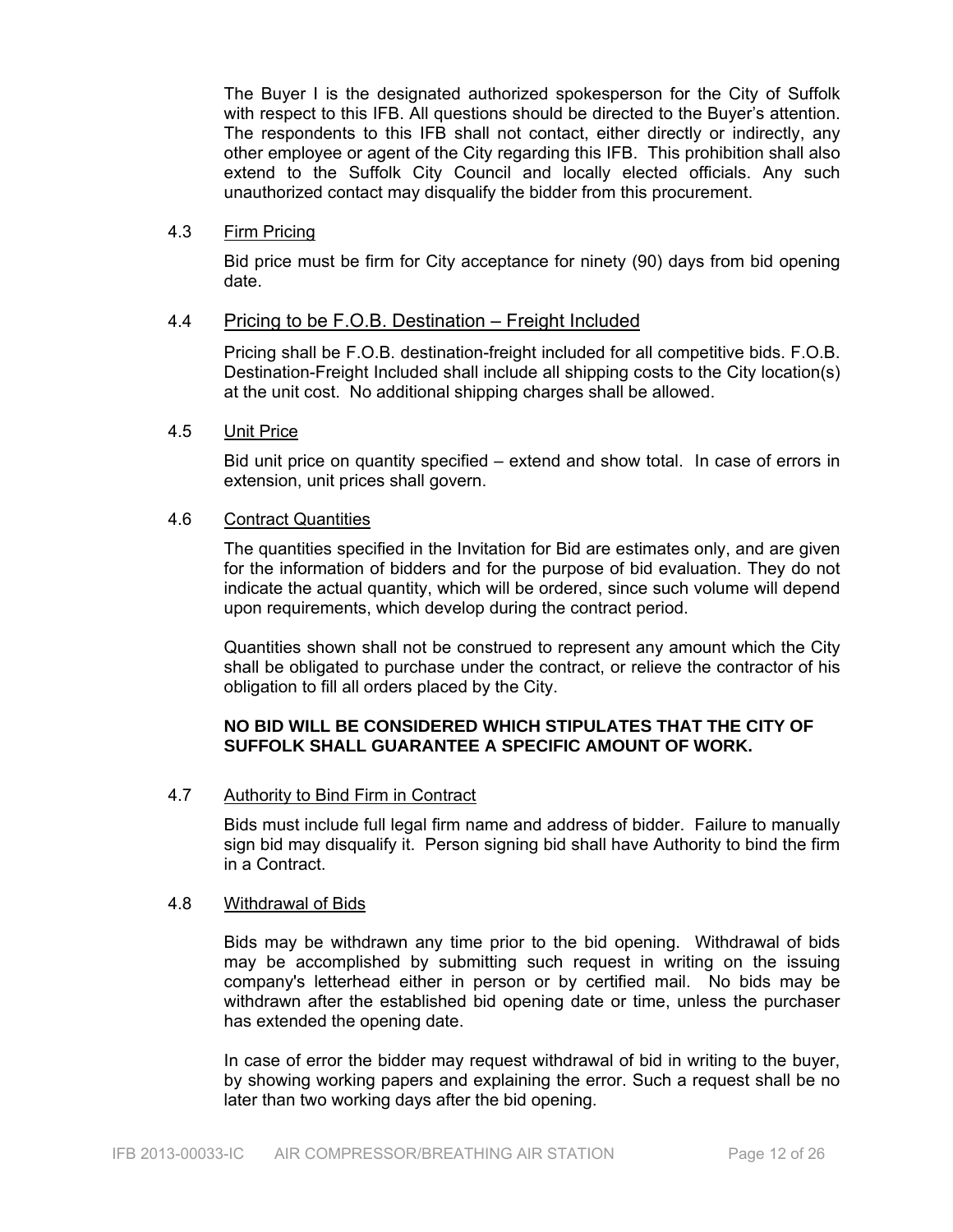#### 4.9 Rejection of Bid

The City reserves the right to waive any technical errors in bids received and/or to reject any and all bids. Without limiting the generality of the foregoing, any bid which is incomplete, obscure, or containing informalities may be rejected; any bid failing to comply with all terms and conditions or failing to conform to the specifications may be rejected; any bid having interlineations, erasures, or corrections not appropriately initialed by the bidder may be rejected; and any bid accompanied by an insufficient or irregular bid security may be rejected. The City is not required, but may waive informalities.

#### 4.10 Late Bid

Late bids will not be considered. It is the responsibility of the bidder to ensure the bid is received prior to the bid acceptance time.

#### 4.11 Rights of the City

The City reserves the right to accept or reject all or part of any bid, waive any informality and award the contract to the lowest responsive and responsible bidder to best serve the interest of the City.

#### 4.12 Use of Contract by Other Public Bodies

Bidders are advised that the resultant contract may be extended, with the authorization of the Bidder, to other public bodies, or public agencies or institutions of the United States to permit their use of the contract at the same prices and/or discounts and terms and conditions of the resulting contract. If any other public body decides to use the final contract, the Contractor shall deal directly with the public body concerning the placement of orders, issuance of the purchase orders, contractual disputes, invoicing and payment. The City of Suffolk acts only as the "Contracting Agent" for these public bodies. Failure to extend a contract to a public body will have no effect on consideration of your bid.

It is the Contractor's responsibility to notify the public body(s) of the availability of the contract(s).

Other public bodies desiring to use the contract shall make their own legal determination as to whether the use of this contract is consistent with their laws, regulations and other policies.

Each public body has the option of executing a separate contract with the Contractor(s). Public bodies may add terms and conditions required by statue, ordinances, and regulations, to the extent that they do not conflict with the contract terms and conditions. If, when preparing such a contract, the general terms and conditions of a public body are unacceptable to the Contractor, the Contractor may withdraw its extension of the award to that public body.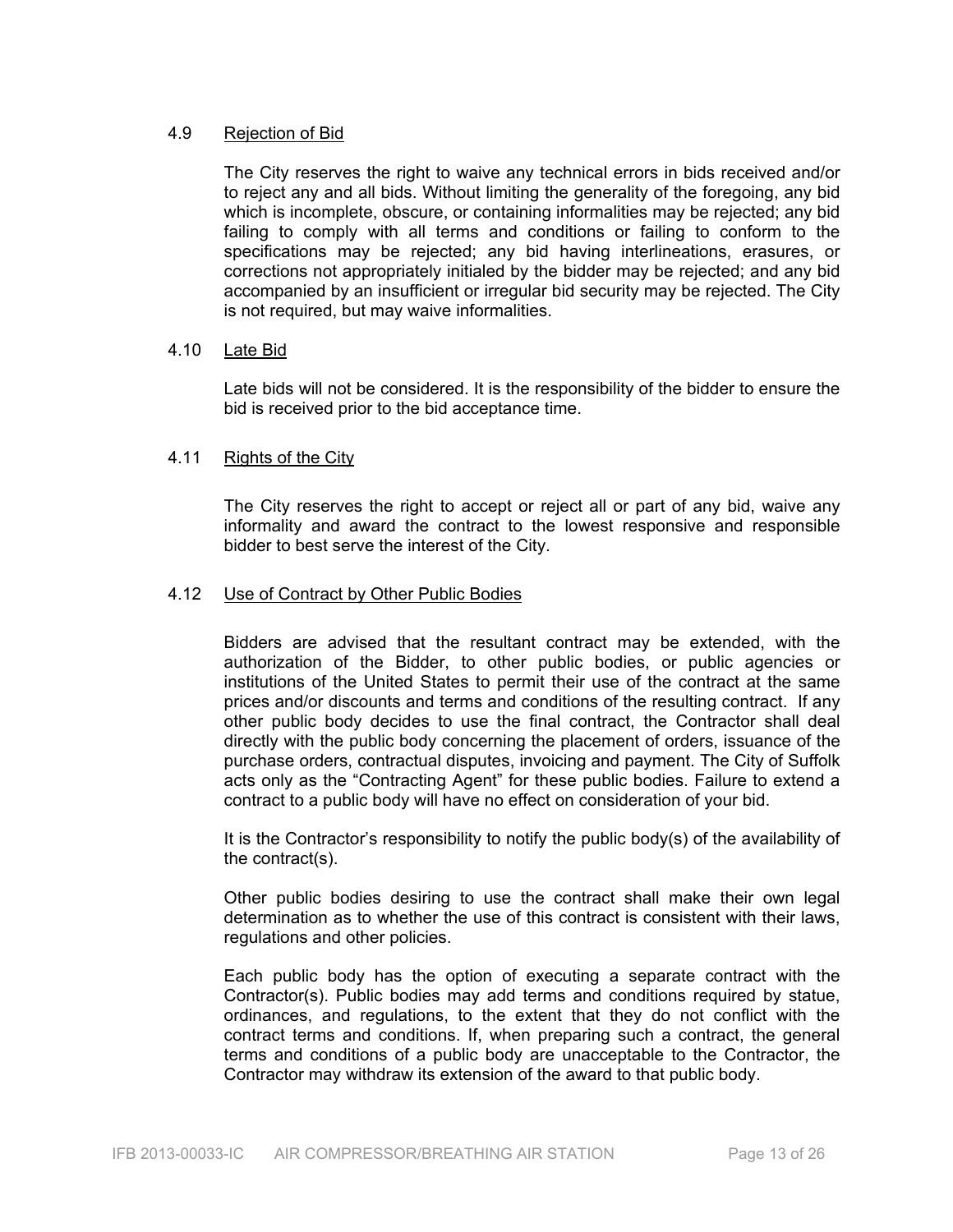The City of Suffolk shall not be held liable for any costs or damages incurred by another public body as a result of any award extended to that public body by the **Contractor** 

#### 4.13 Inclement Weather/closure of City Hall

If City Hall is closed for business at the time scheduled for bid opening, for whatever reason, sealed bids will be accepted and opened on the next scheduled business day, at the originally scheduled time.

#### 4.14 Basis for Award

Contract award will be made to the lowest responsive and responsible bidder at the City's sole discretion. The City reserves the right to award the contract by item or in total for the contract period; the decision to make such award will be at the sole discretion of the City.

#### 4.15 Announcement of Award

Upon the award or the announcement of the decision to award a contract as a result of this solicitation, the City will publicly post such notice on the bulletin board located outside of Room 105 of the Purchasing Division and/or on the City's web site, www.suffolkva.us for a minimum of ten (10) days.

#### 4.16 Bidder Qualification

Only bids from established contractors for work similar in scope to work herein shall be considered; the City reserves the right to request specific reference information prior to award. Bidder shall demonstrate that he has adequate and appropriate manpower, tools and equipment to respond and perform in accordance with the provisions herein.

The City may, at its option, disqualify a bidder and reject his bid for cause. Reasons deemed to be sufficient for this action shall include, but not be limited to, the following:

- Evidence of collusion among bidders.
- Receipt of more than one bid on any project from an individual, or from a corporation. This restriction does not apply to subcontractors
- Default on any previous contract.
- For unreasonable failure to complete a previous contract within the specified time or for being in arrears on an existing contract without reasonable cause for being in arrears.
- Inability to perform as revealed by an investigation of the Bidder's financial statement, experience and/or plant and equipment.

#### **5.0 CONTRACT TERMS AND CONDITIONS**

The resulting contract with the successful bidder will be subject to the following terms and conditions: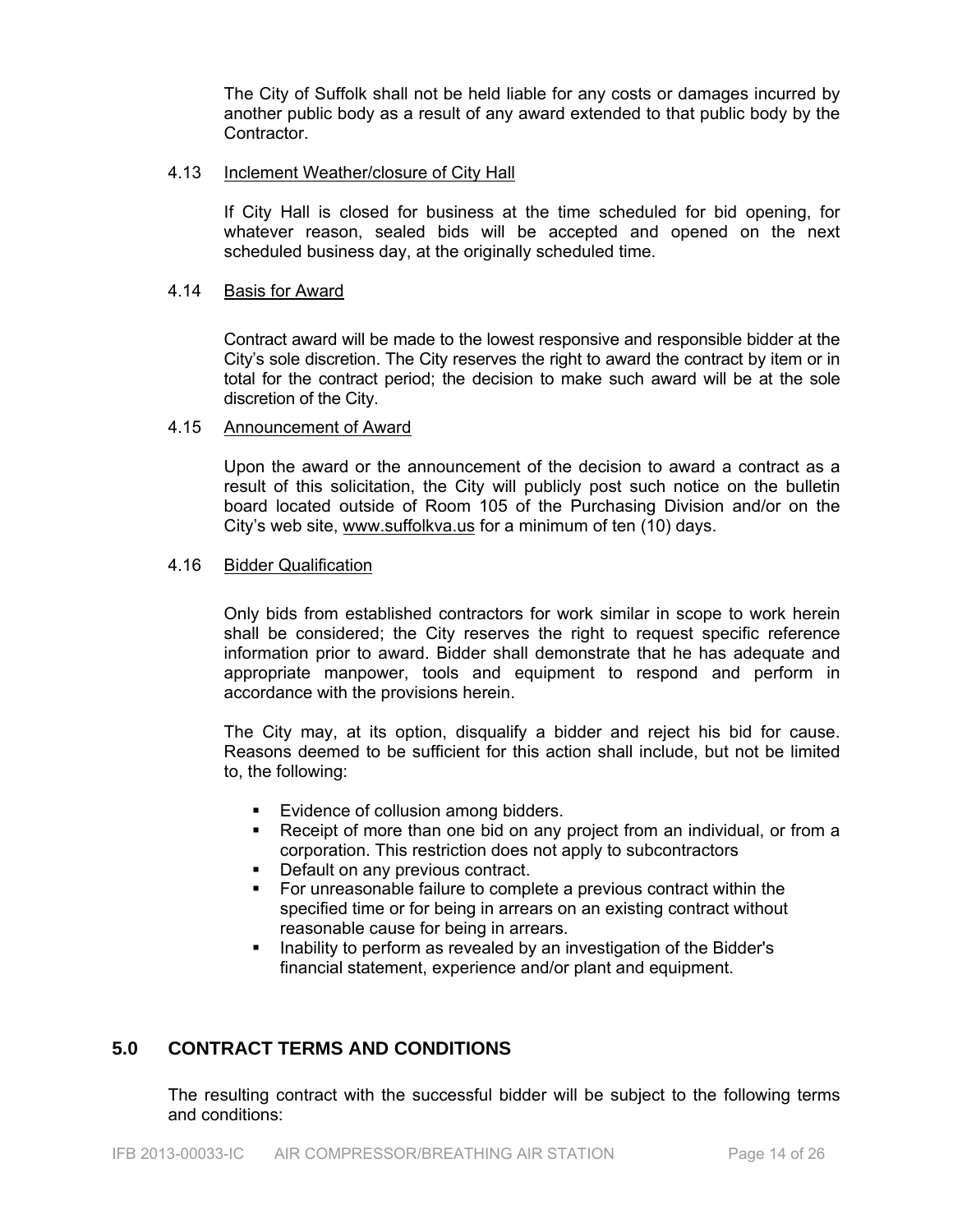#### 5.1 License Requirement

All firms doing business in the City of Suffolk are required to be licensed in accordance with the City of Suffolk business license ordinance.

Wholesale and retail merchants without a business location in the City of Suffolk are exempt from this requirement. Any questions concerning business licenses should be directed to the Commissioner of the Revenue's Office, telephone (757) 514-4260.

#### 5.2 Insurance

The successful offeror shall procure, maintain, and provide proof of, insurance coverages for injuries to persons and/or property damage as may arise from or in conjunction with, the work performed on behalf of the City by the offeror, his agents, representatives, employees or subcontractors. **Proof of coverage as contained herein shall consist of all policies, endorsements, declaration pages and certificates of insurance and shall be submitted fifteen (15) days prior to the commencement of work and such coverage shall be maintained by the offeror for the duration of the contract period; for occurrence policies. Claims made policies must be in force or that coverage purchased for three (3) years after contract completion date.** 

a. General Liability: Coverage shall be as broad as: Comprehensive General Liability endorsed to include Broad Form, Commercial General Liability form including Products/Completed Operations.

#### Minimum Limits

 General Liability: \$1,000,000 General Aggregate Limit \$1,000,000 Products & Completed Operations \$1,000,000 Personal and Advertising Injury \$1,000,000 Each Occurrence Limit \$50,000 Fire Damage Limit \$5,000 Medical Expense Limit

b. Automobile Liability: Coverage sufficient to cover all vehicles owned, used, or hired by the CONTRACTOR, his agents, representatives, employees or subcontractors.

#### Minimum Limits

 Automobile Liability: \$1,000,000 Combined Single Limit \$1,000,000 Each Occurrence Limit \$5,000 Medical Expense Limit

- c. Workers' Compensation: Limits as required by the Workers' Compensation Act of Virginia. Employer's Liability: \$1,000,000.
- d. Coverage Provisions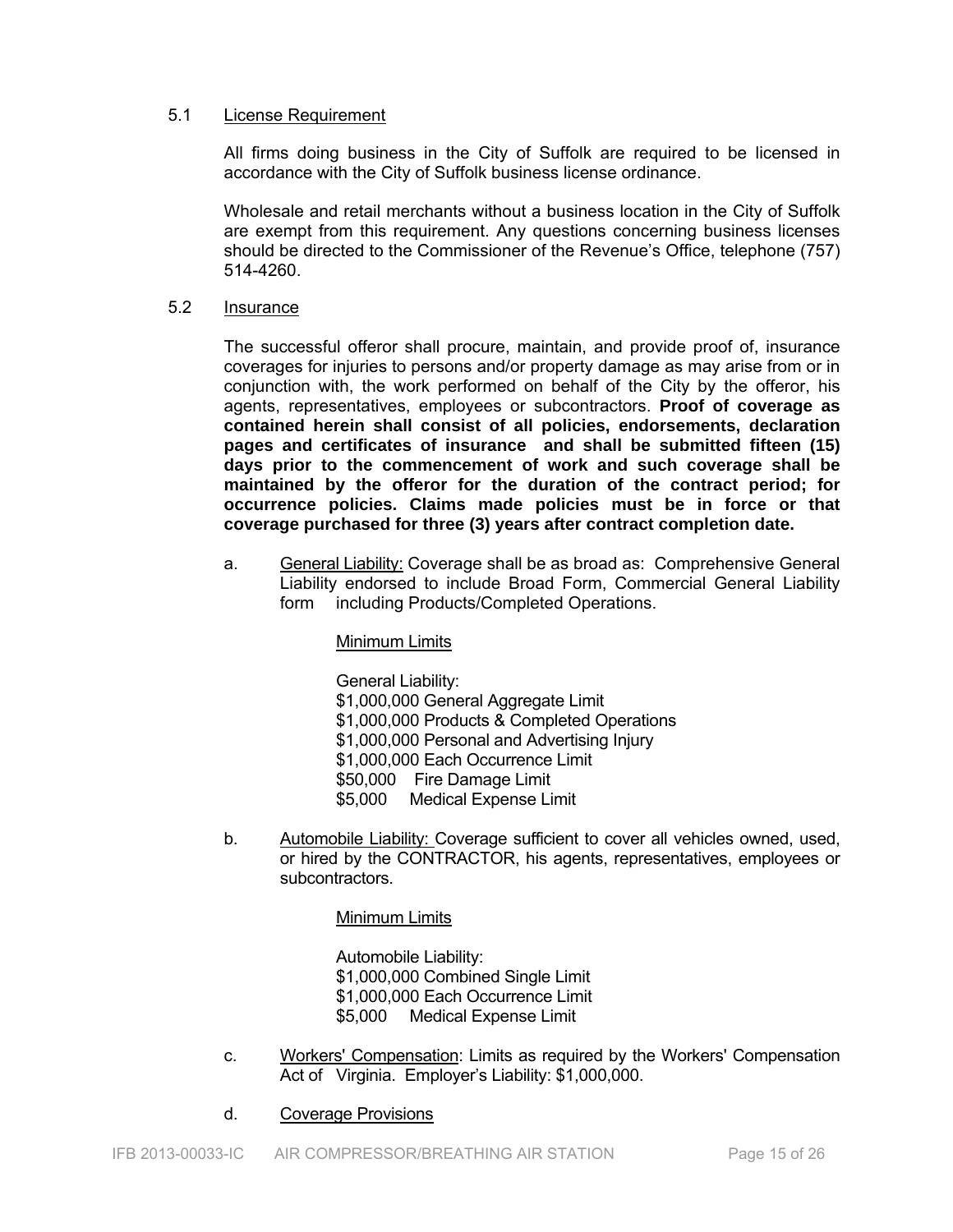- 1. All deductibles or self-insured retention shall appear on the declaration pages, endorsements, and/or policies provided.
- 2. The City of Suffolk, its officers/officials, employees, agents and volunteers shall be added as "additional insured" as their interests may appear. A copy of all endorsements, declaration pages and policies that address additional insureds shall be provided. This provision does not apply to Professional Liability or Workers' Compensation/Employers' Liability.
- 3. The offeror's insurance shall be primary over any applicable insurance or self-insurance maintained by the City.
- 4. The insurer shall provide 30 days written notice to the City before any cancellation, suspension, or void of coverage in whole or part, where such provision is reasonable.
- 5. All coverages for subcontractors of the offeror shall be subject to all of the requirements stated herein.
- 6. All deductibles or self-insured retention shall appear on the declaration page(s), endorsement(s) and/or policies and shall be subject to approval by the City. At the option of the City, either; the insurer shall reduce or eliminate such deductible or self-insured retention; or the offeror shall be required to procure a bond guaranteeing payment of losses and related claims expenses.
- 7. Failure to comply with any reporting provisions of the policy(s) shall not affect coverage provided the City, its' officers/officials, agents, employees and volunteers.
- 8. The insurer shall agree to waive all rights of subrogation against the City, its' officers/officials, agents, employees or volunteers for any act, omission or condition of premises which the parties may be held liable by reason of negligence.
- 9. The offeror shall furnish the City with all certificates of insurance, endorsements, declaration pages, and policies affecting coverage. All documents are to be signed by a person authorized by the insurance company(s) to bind coverage on its' behalf, if executed by a broker, notarized copy of authorization to bind, or certify coverage must be attached.
- 10. All insurance shall be placed with insurers maintaining an A.M. Best rating of no less than an A: VII. If A.M. Best rating is less than A: VII, approval must be received from City's Risk Management Director.

All coverage designated herein shall be as broad as the Insurance Services Office (ISO) forms filed for use with the Commonwealth of Virginia.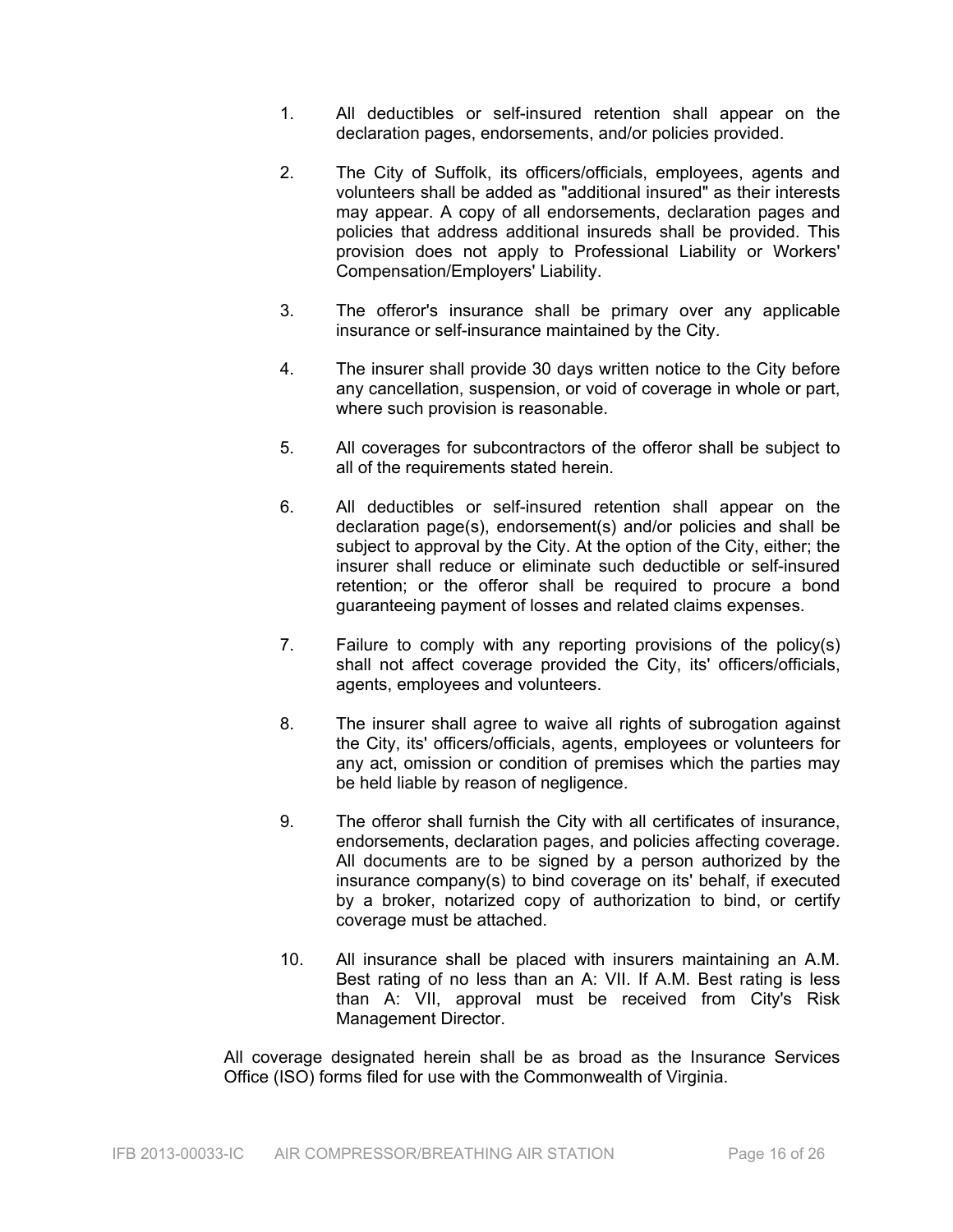#### 5.3 Hold Harmless Clause

The Contractor shall, during the term of the contract, defend, indemnify and hold harmless the City of Suffolk from and against any and all losses, damages, claims, fines, penalties, suits and costs, including bodily injury or death of any person(s), or loss or damage to property, as well as fines, assessments and penalties imposed by any authority which may arise out of any violations of law by, and all acts and omissions of the Contractor, the Contractor's agents, employees occurring in connection with the products, completed operations, and other services covered herein.

#### 5.4 Safety

All contractor and subcontractor performing services for the City are required and shall comply with all Occupational Safety and Health Administration (OSHA), State and City Safety and Occupational Health Standards and any other applicable rules and regulations. Also all contractors and subcontractors shall be held responsible for the safety of their employees and any unsafe acts or conditions that may cause injury or damage to any persons or property within and around the work site area under this contract.

#### 5.5 Anti-Discrimination

By submitting their bids, bidders certify to the City that they will conform to the provisions of the Federal Civil Rights Act of 1964, as amended, as well as the Virginia Fair Employment Contracting Act of 1975, as amended, where applicable, the Virginians with Disabilities Act, the Americans with Disabilities Act and 2.2-4311 of the Virginia Public Procurement Act (VPPA). If the award is made to a faith-based organization, the organization shall not discriminate against any recipient of goods, services, or disbursements made pursuant to the contract on the basis of the recipient's religion, religious belief, refusal to participate in a religious practice, or on the basis of race, age, color, gender or national origin and shall be subject to the same rules as other organizations that contract with public bodies to account for the use of the funds provided; however, if the faith-based organization segregates public funds into separate accounts, only the accounts and programs funded with public funds shall be subject to audit by the public body. (Code of Virginia 2.2.4343.1E).

In every contract over \$10,000 shall include the following provisions:

- 1. During the performance of this contract, the contractor agrees as follows:
	- a. The contractor will not discriminate against any employee or applicant for employment because of race, religion, color, sex, national origin, age, disability, service disabled veterans or any other basis prohibited by state law relating to discrimination in employment, except where there is a bona fide occupational qualification reasonably necessary to the normal operation of the contractor. The contractor agrees to post in conspicuous places, available to employees and applicants for employment, notices setting forth the provisions of this nondiscrimination clause.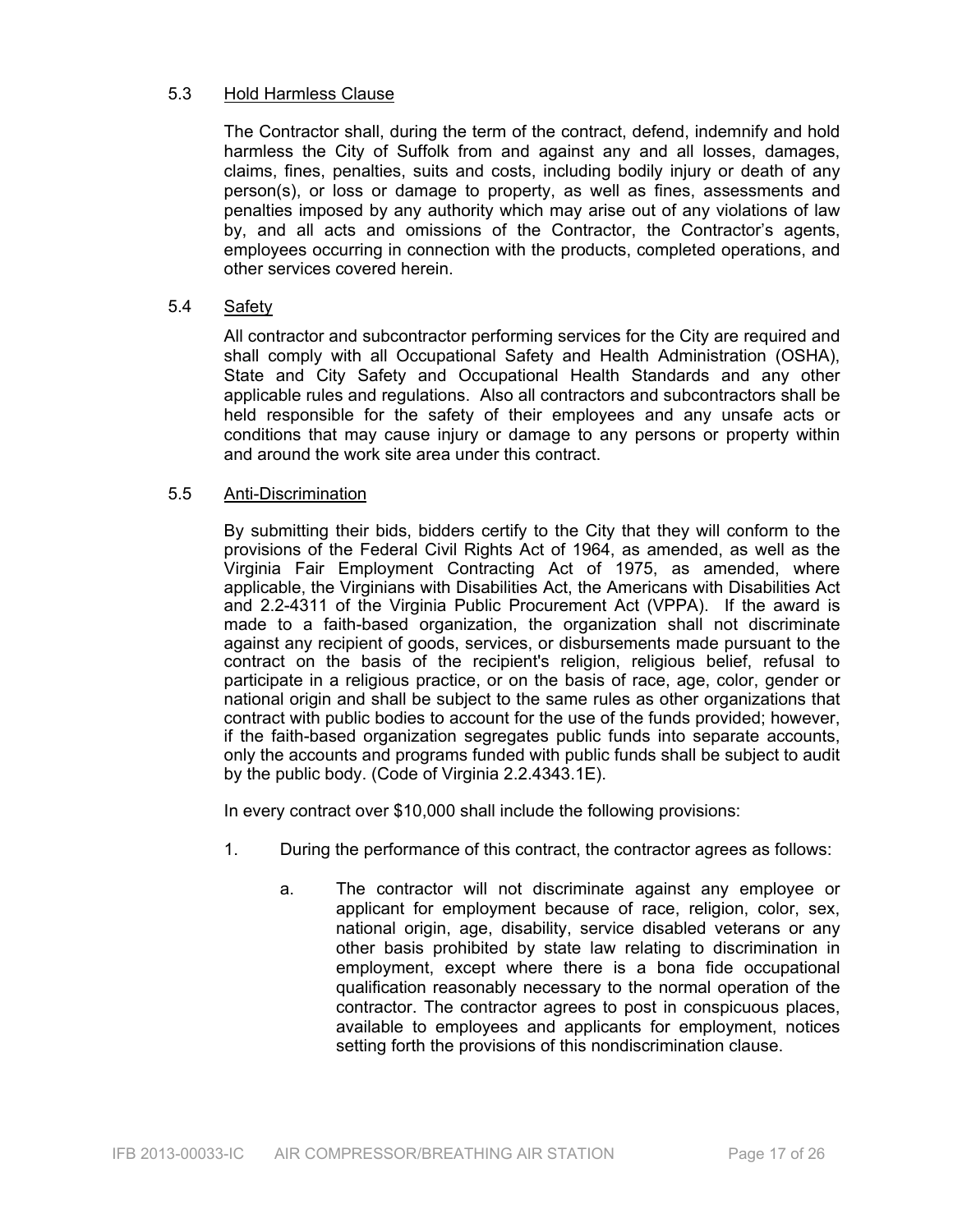- b. The contractor, in all solicitations or advertisements for employees placed by or on behalf of the contractor, will state that such contractor is an equal opportunity employer.
- c. Notices, advertisements and solicitations placed in accordance with federal law, rule or regulation shall be deemed sufficient for the purpose of meeting these requirements.
- 2. The contractor will include the provisions of No. 1 above in every subcontract or purchase order over \$10,000, so that the provisions will be binding upon each subcontractor or vendor.

#### 5.6 Ethics in Public Contracting

By submitting a bid, the bidder certifies that their bid is made without collusion or fraud and that they have not offered or received any kickbacks or inducements from any other bidder, supplier, manufacturer or subcontractor in connection with their bid, and that they have not conferred on any public employee having official responsibility for this procurement transaction any payment, loan subscription, advance, deposit of money, services or anything of more than nominal value, present or promised, unless consideration of substantially equal or greater value was exchanged. (Code of Virginia 2.2-4367)

#### 5.7 Compliance with Federal Immigration Law

Contractor does not, and shall not during the performance of the contract for goods and services in the Commonwealth of Virginia knowingly employ an unauthorized alien as defined in the Federal Immigration Reform and Control Act of 1986.

#### 5.8 Debarment Status

By submitting a bid, bidders certify that they are not currently debarred by the Commonwealth of Virginia from submitting bids or proposals on contracts for the type of goods and/or services covered by this solicitation, nor are they an agent of any person or entity that is currently so debarred.

#### 5.9 Drug-free Workplace

During the performance of this contract, the contractor agrees to (i) provide a drugfree workplace for the contractor's employees; (ii) post in conspicuous places, available to employees and applicants for employment, a statement notifying employees that the unlawful manufacture, sale, distribution, dispensation, possession, or use of a controlled substance or marijuana is prohibited in the contractor's workplace and specifying the actions that will be taken against employees for violations of such prohibition; (iii) state in all solicitations or advertisements for employees placed by or behalf of the contractor that the contractor maintains a drug-free workplace; and (iv) include the provisions of the foregoing clauses in every subcontract or purchase order of over \$10,000, so that the provisions will be binding upon each subcontractor or vendor.

For the purpose of this section, "drug-free workplace" means a site for the performance of work done in connection with a specific contract awarded to a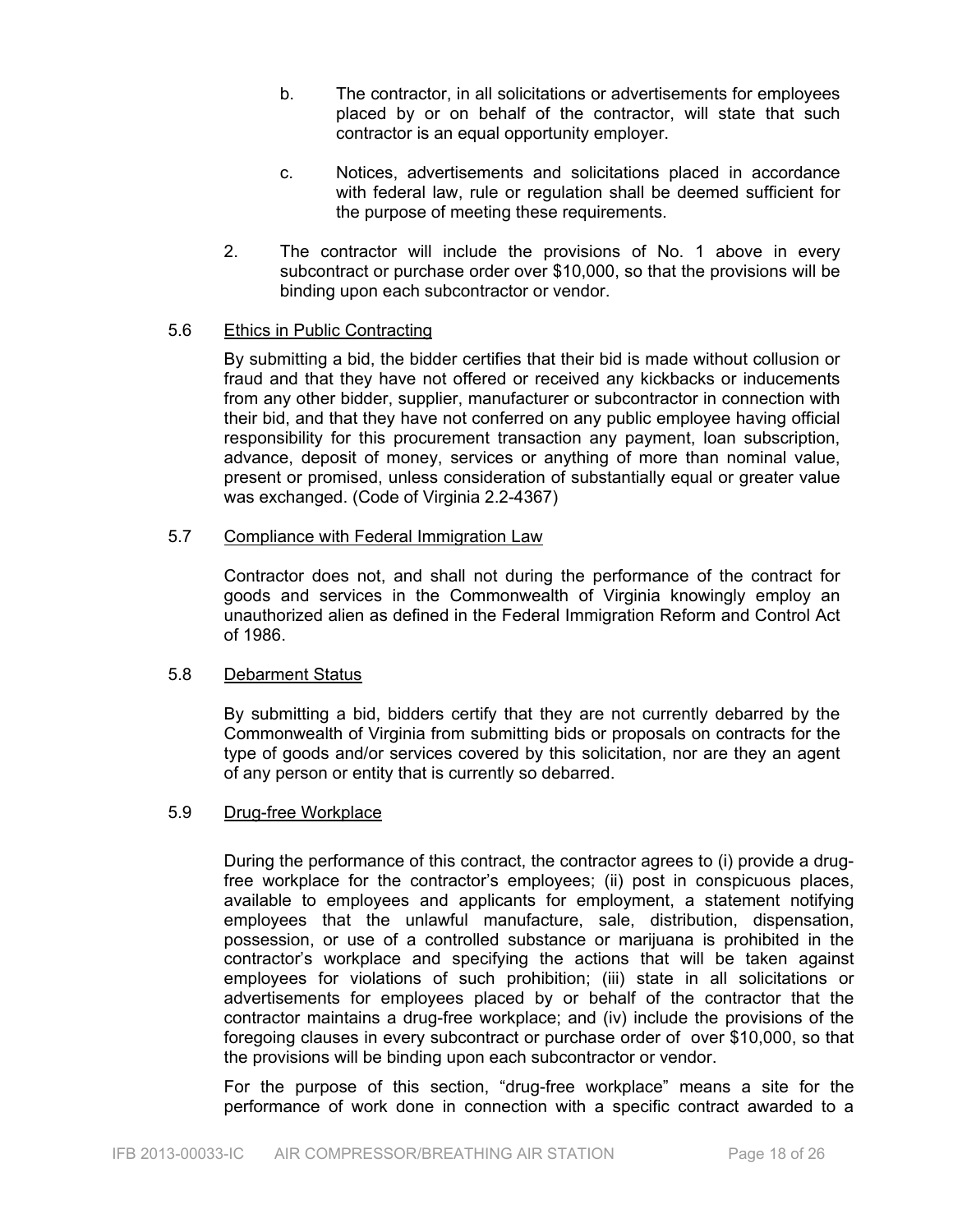contractor in accordance with this chapter, the employees of whom are prohibited from engaging in the unlawful manufacture, sale, distribution, dispensation, possession, or use of a controlled substance or marijuana during the performance of the contract.

#### 5.10 Exemption from Taxes

The City is exempt from State Sales Tax and Federal Excise Tax. Tax Exemption Certificate indicating the City's tax exempt status will be furnished by the City of Suffolk.

#### 5.11 Faith-Based Organizations

#### **City of Suffolk does not discriminate against faith-based organizations.**

#### 5.12 Substitutions

NO substitutions or cancellations permitted after award without written approval by the Purchasing Agent.

#### 5.13 Method of Payment

Contractor shall submit invoices in duplicate for each delivery, such statement to include detailed breakdown of all charges, and shall be based on completion of tasks or deliverables.

Invoices shall be submitted to using departments.

Upon acceptance of work, the City will render payment within forty-five (45) days of receipt of invoice. Interest shall accrue at the rate of one percent per month. Unless otherwise provided under the terms of this CONTRACT, interest for late payments shall not exceed one percent (1%) per month.

Individual contractors shall provide their social security numbers, and proprietorships, partnerships, and corporations shall provide their federal employer identification number on the pricing form.

#### 5.14 Payments to Subcontractors

Within seven (7) days after receipt of monies paid by the City for work performed by a subcontractor under this contractor, the contractor shall either:

- a. Pay the subcontractor for the proportionate share of the total payment received from the City attributable to the work performed by the subcontractor under this contract; or
- b. Notify the City and subcontractor, in writing, of his intention to withhold all or a part of the subcontractor's payment and the reason for non-payment.

The contractor shall pay interest to the subcontractor on all amounts owed that remain unpaid beyond the seven (7) day period except for amounts withheld as allowed in item b above.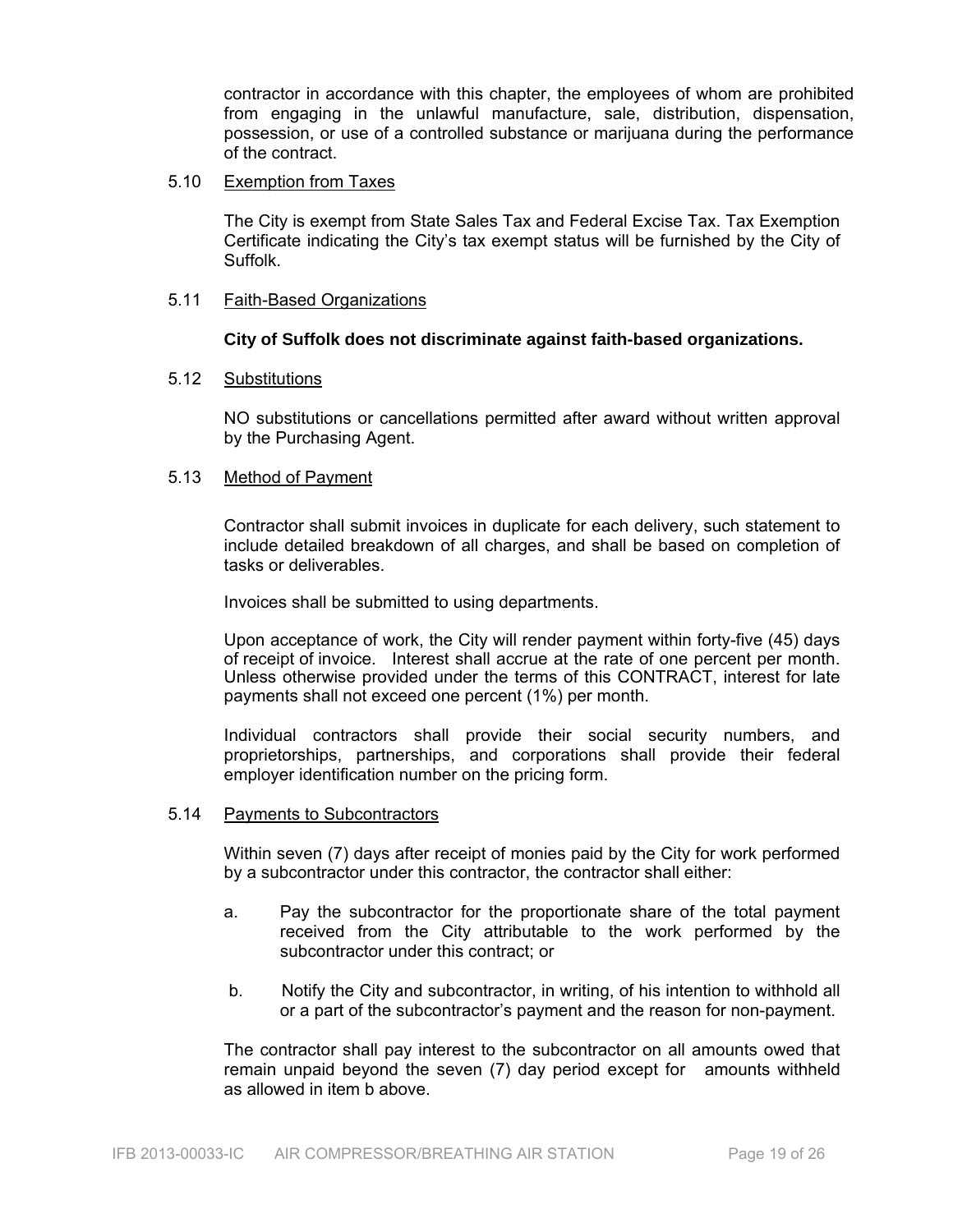#### 5.15 Non-Assignment

This contract may not be assigned in whole or in part without the written consent of the Purchasing Agent.

#### 5.16 Termination without Cause

The CITY may at any time, and for any reason, terminate this Contract by written notice to CONTRACTOR specifying the termination date, which shall be not less than thirty (30) days from the date such notice is mailed.

Notice shall be given to CONTRACTOR by certified mail/return receipt requested at the address set forth in CONTRACTOR's Bid Proposal or as provided in this Contract.

In the event of such termination, CONTRACTOR shall be paid such amount as shall compensate CONTRACTOR for the work satisfactorily completed, and accepted by the CITY, at the time of termination.

If the CITY terminates this Contract, CONTRACTOR shall withdraw its personnel and equipment, cease performance of any further work under this Contract, and turn over to the CITY any work completed or in process for which payment has been made.

#### 5.17 Termination With Cause/Default/Cancellation

In the event that CONTRACTOR shall for any reason or through any cause be in default of the terms of this Contract, the City may give CONTRACTOR written notice of such default by certified mail/return receipt requested at the address set forth in Contractor's Bid/Proposal or as provided in this CONTRACT.

Unless otherwise provided, CONTRACTOR shall have ten (10) days from the date such notice is mailed in which to cure the default. Upon failure of CONTRACTOR to cure the default, the CITY may immediately cancel and terminate this CONTRACT as of the mailing date of the default notice.

Upon termination, CONTRACTOR shall withdraw its personnel and equipment, cease performance of any further work under the CONTRACT, and turn over to the CITY any work in process for which payment has been made.

In the event of violations of law, safety or health standards and regulations, this CONTRACT may be immediately cancelled and terminated by the CITY and provisions herein with respect to opportunity to cure default shall not be applicable.

#### 5.18 Non-Appropriation- Availability of Funds

It is understood and agreed between the parties hereto that the CITY shall be bound and obligated hereunder only to the extent that the funds shall have been appropriated and budgeted for the purpose of this CONTRACT. In the event funds are not appropriated and budgeted in any fiscal year for payments due under this CONTRACT, the CITY shall immediately notify CONTRACTOR of such occurrence and this CONTRACT shall terminate on the last day of the fiscal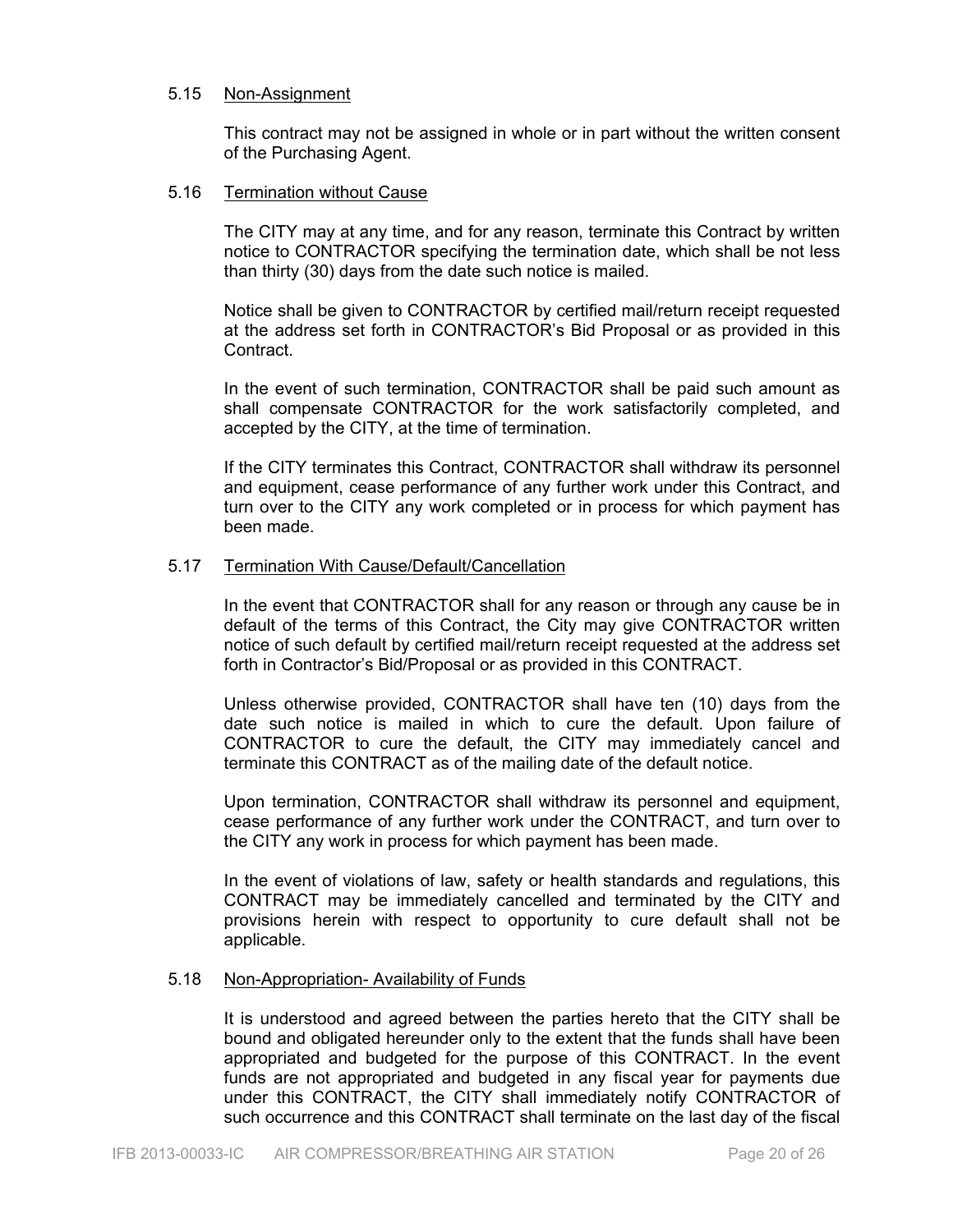year for which the appropriation was made without penalty or expense to the CITY of any kind whatsoever.

#### 5.19 Severability

If any part, term, or provision of this agreement, shall be found by the Court to be legally invalid or unenforceable, then such provision or portion thereof, shall be performed in accordance with applicable laws. The invalidity or unenforceability of any provision or portion of any contract document shall not affect the validity of any other provision or portion of the contract document.

#### 5.20 Applicable Laws

This contract shall be governed in all respects by the laws of the Commonwealth of Virginia. Any judicial action shall be filed in the Commonwealth of Virginia, City of Suffolk.

#### 5.21 Controlling Law; Venue, Pending/During Litigation

 This CONTRACT shall be governed by the applicable laws of the Commonwealth of Virginia without regard to its conflict of law rules. In the event of litigation concerning this CONTRACT, the parties agree to the exclusive jurisdiction and venue of the appropriate state court for the City of Suffolk, Virginia; however, in the event that the federal court has jurisdiction over the matter, then the parties agree to the exclusive jurisdiction and venue of the U.S. District Court for the Eastern District of Virginia, Norfolk Division.

 The CONTRACTOR shall not cause a delay in services because of pending litigation or during litigation proceedings, except with the express, written consent of the CITY or by written instruction/order from the Court.

#### 5.22 Compliance with State Law, Foreign and Domestic Business authorized to Transact Business in the Commonwealth (VPPA §2.2 – 4311.2)

A bidder or offeror organized or authorized to transact business in the Commonwealth pursuant to Title 13.1 or Title 50 is to include in its bid or proposal the identification number issued to it by the State Corporation Commission. Any bidder or offeror that is not required to be authorized to transact business in the Commonwealth as a foreign business entity under Title 13.1 or Title 50 or as otherwise required by law shall include in its bid or proposal a statement describing why the bidder or offeror is not required to be so authorized. A public body may void any contract with a business if the business fails to remain in compliance with the provisions of this section.

#### 5.23 Changes and Additions

It shall be the responsibility of the Contractor to notify the City, in writing, of any necessary modifications or additions in the Scope of this Agreement. Compensation for changes or additions in the Scope of this Agreement will be negotiated and approved by the City, in writing.

It is understood and agreed to by both the City and the Contractor that such modifications or additions to this Agreement shall be made only by the full execution of the City's standard Agreement change order form. Furthermore, it is understood and agreed by both parties that any work done by the Contractor on such modification or addition to this Agreement prior to the City's execution of its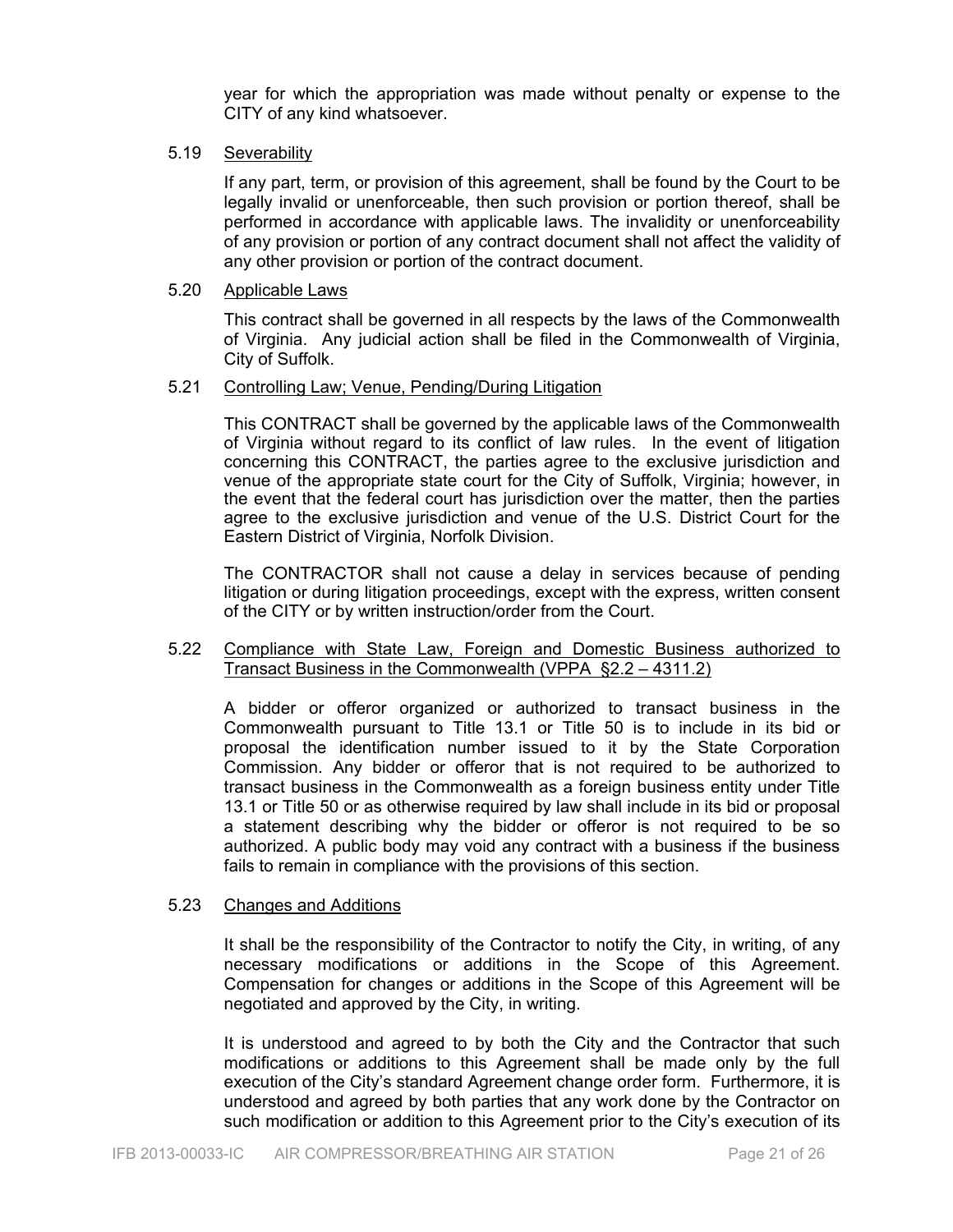standard Agreement change order form shall be at the total risk of the Contractor and said work may not be compensated by the City.

#### 5.24 Responsibility of Contractor

The Contractor shall, without additional costs or fee to the City, correct or revise any error or deficiencies in his performance. Neither the City's review, approval or acceptance of, nor payment for any of the services required under this Agreement shall be deemed a waiver of rights by the City, and the Contractor shall remain liable to the City for all costs which are incurred by the City as a result of the Contractor's negligent performance of any of the services furnished under this agreement.

#### 5.25 Conflict of Interest

Contractor shall not accept or receive commissions or other payments from third parties for soliciting, negotiating, procuring, or effecting insurance on behalf of the City.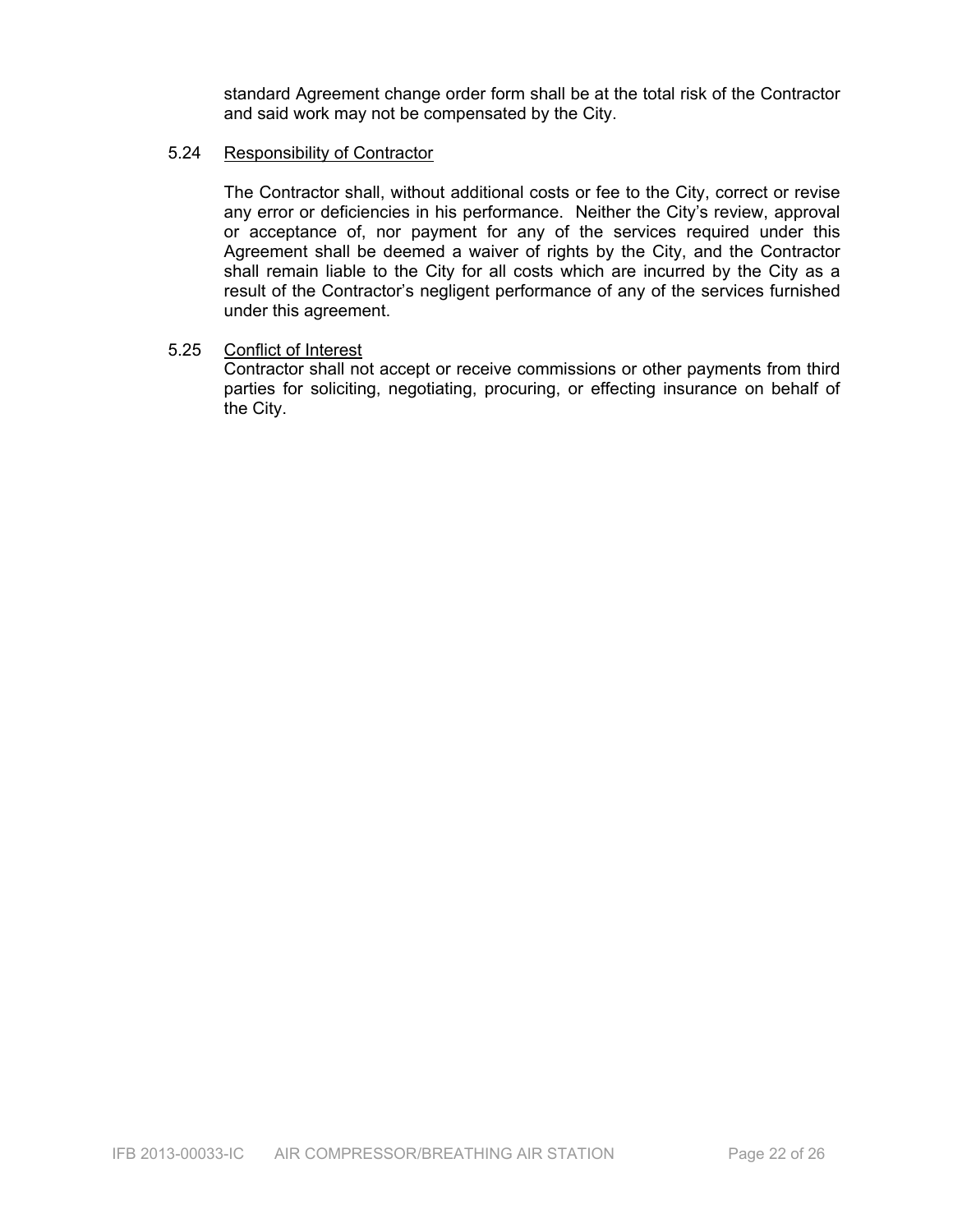# **BID FORM**

441 Market Street Suffolk, VA 23434

#### **TO**: City of Suffolk, VA **BID**: **AIR COMPRESSOR / Purchasing Division BREATHING AIR STATION**

| <b>DUE: October 25, 2012</b> |
|------------------------------|
| TIME: 3:00 p.m., Local       |

Quote firm price, F.O.B. destination, exclusive of all taxes, to furnish and deliver the following fire equipment items. Product substitutions must be identified on the Bid Form.

*\*\*\*Bids must be submitted on the City's BID FORM and packaged in an organized manner. Receipt of bids on anything other than the City's BID FORM will be reason for rejection. Bidders must submit one bid only; alternate bids will not be accepted.* 

| <b>QTY</b>                                                               | <b>DESCRIPTION</b>                                                               | TOTAL                                                |  |  |  |
|--------------------------------------------------------------------------|----------------------------------------------------------------------------------|------------------------------------------------------|--|--|--|
|                                                                          | 1 EA AIR COMPRESSOR / BREATHING AIR STATION                                      | $\sim$                                               |  |  |  |
|                                                                          | <b>Bidder has included Anti-collision Clause</b><br>Bidder has included SCC Form | YES / NO<br>(Circle one)<br>YES / NO<br>(Circle one) |  |  |  |
|                                                                          |                                                                                  |                                                      |  |  |  |
|                                                                          |                                                                                  |                                                      |  |  |  |
| I will accept payments by the City's procurement card. _____Yes _____ No |                                                                                  |                                                      |  |  |  |
|                                                                          | I will accept payments by electronic transfer if I can't accept the procurement  |                                                      |  |  |  |

**card. \_\_\_Yes \_\_\_\_\_\_No.** 

Payment Terms/Discounts \_\_\_\_\_\_\_\_\_\_\_\_\_\_\_\_\_\_\_\_\_\_\_(Suffolk's normal payment schedule: items accepted and invoiced by 10th of month will be paid month end. Cash discounts offered for less than 30 Days from receipt of proper invoice will not be considered in award.)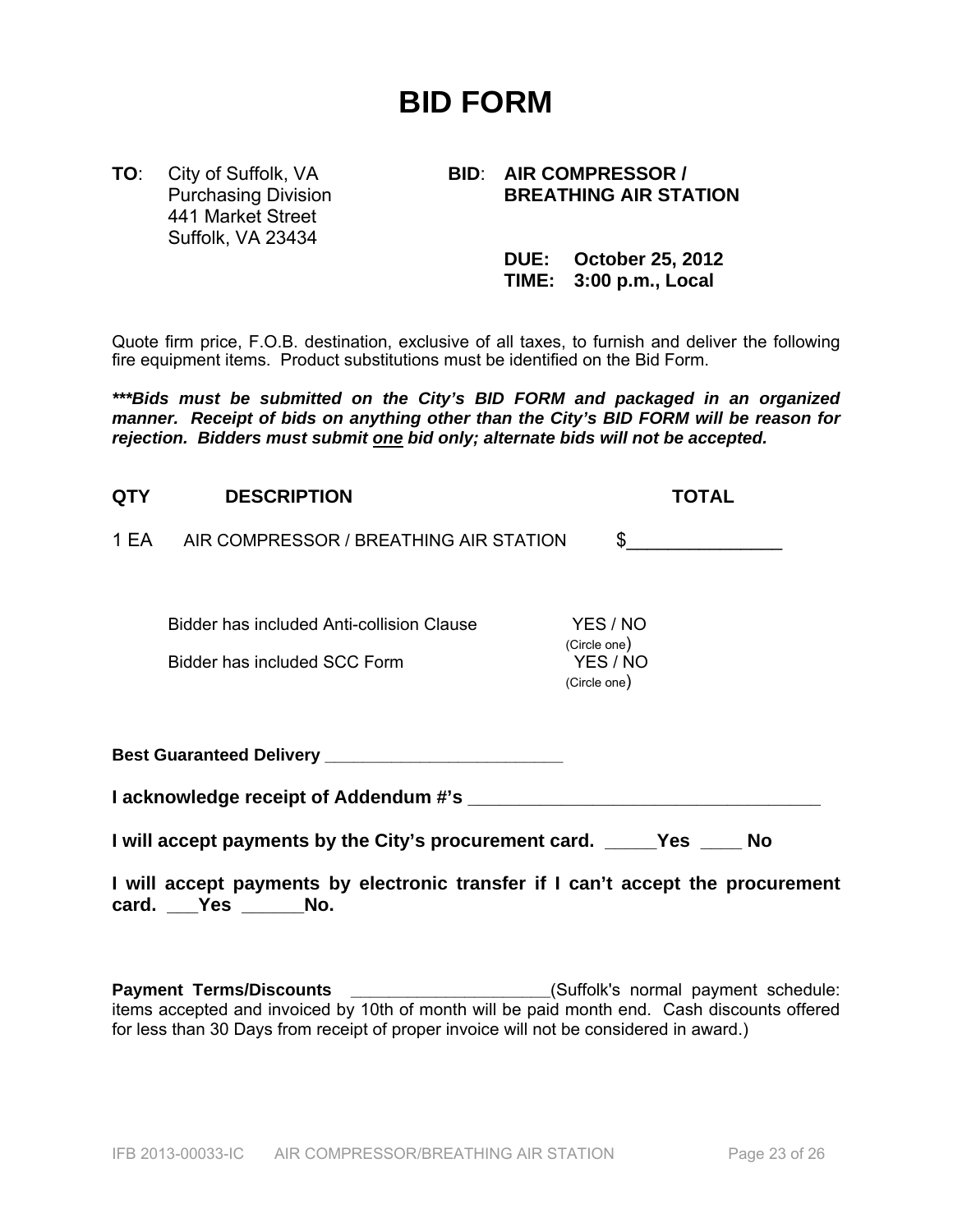| <b>Company Name</b>      |                               |  |  |  |  |
|--------------------------|-------------------------------|--|--|--|--|
| <b>Address</b>           |                               |  |  |  |  |
|                          |                               |  |  |  |  |
| Person Quoting           | Title _______________________ |  |  |  |  |
| Telephone No.            |                               |  |  |  |  |
|                          |                               |  |  |  |  |
| Federal Identification # |                               |  |  |  |  |

I certify that this bid is made without prior understanding, agreement, or connection with any corporation, firm, or person submitting a bid for the same equipment/materials/ service and is in all respects fair and without collusion or fraud. I understand that collusive bidding is a violation of State and Federal law and can result in fines, prison sentences and civil damage awards. I agree to abide by all conditions of this bid and certify that I am authorized to sign this bid for the bidder.

I certify by my signature below that I have received the documents associated with this bid and understand that the review for completeness of these bid documents and the understanding and comprehension of the bid specifications is solely my responsibility; based on this, by my signature below I waive all rights to further claims against the City of Suffolk that the document were incomplete or not understandable.

I certify that the bidder represented herein is eligible to bid with respect to all applicable sections of State and Local Government Conflict of Interest Act, Code of Virginia, Section 2.1-639.1 et. seq.

**Signature \_\_\_\_\_\_\_\_\_\_\_\_\_\_\_\_\_\_\_\_\_\_\_\_\_\_\_\_\_\_\_\_\_\_\_ Date \_\_\_\_\_\_\_\_\_\_\_\_\_\_\_\_**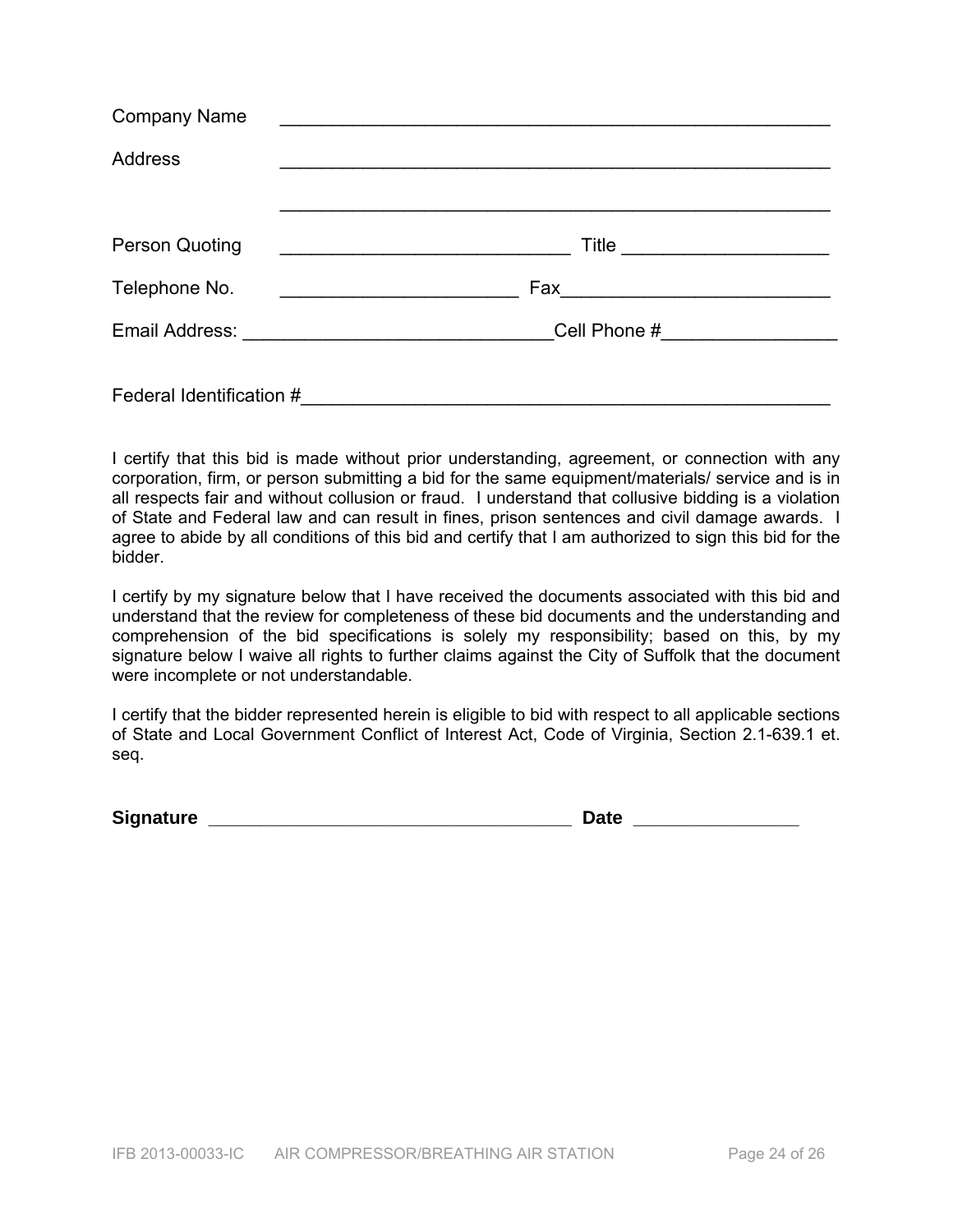#### PROOF OF AUTHORITY TO TRANSACT BUSINESS IN VIRGINIA THIS FORM MUST BE SUBMITTED WITH YOUR PROPOSAL/BID, FAILURE TO INCLUDE THIS FORM MAY RESULT IN REJECTION OF YOUR PROPOSAL/BID

Pursuant to Virginia Code §2.2-4311.2 an Officer/Bidder organized or authorized to transact business in the Commonwealth pursuant to Title 13.1 or Title 50 of the Code of Virginia shall include in its proposal/bid the identification number issued to it by the State Corporation Commission ("SCC"). Any Offeror/Bidder that is not required to be authorized to transact business in the Commonwealth as a foreign business entity under Title 13.1 or Title 50 of the Code of Virginia or as otherwise required by law shall include in its proposal/bid a statement describing why the Offeror/Bidder is not required to be so authorized. Any Offeror/Bidder described herein that fails to provide the required information shall not receive an award unless a waiver of this requirement and the administrative policies and procedures establish to implement this section is granted by the City Manager, as applicable.

If this quote for goods or services is accepted by the City of Suffolk, Virginia the undersigned agrees that the requirements of the Code of Virginia Section §2.2-4311.2 have been met.

Please complete the following by checking the appropriate line that applies and providing the requested information.

A.\_\_\_\_\_\_ Offeror/Bidder is a Virginia business entity organized and authorized to transact business in Virginia by the SCC and such vendor's Identification Number issued to it by the SCC is \_\_\_\_\_\_\_\_\_\_\_\_\_\_\_\_\_\_\_\_\_\_\_\_\_\_\_\_\_\_\_\_.

B.\_\_\_\_\_\_\_Offeror/Bidder is an out-of-state (foreign) business entity that is authorized to transact business in Virginia by the SCC and such vendor's identification Number issued to it by the SCC is \_\_\_\_\_\_\_\_\_\_\_\_\_\_\_\_\_\_\_\_\_\_\_.

C.\_\_\_\_\_\_\_Offeror/Bidder does not have an Identification Number issued to it by the SCC such vendor is not required to be authorized to transact business in Virginia by the SCC for the following reason(s):

**Please attach additional sheets if you need to explain why such Offeror/Bidder is not required to be authorized to transact business in Virginia.** 

\_\_\_\_\_\_\_\_\_\_\_\_\_\_\_\_\_\_\_\_\_\_\_\_\_\_\_\_\_\_\_\_\_\_\_\_\_\_\_\_\_\_ Legal Name of Company (as listed on W-9)

\_\_\_\_\_\_\_\_\_\_\_\_\_\_\_\_\_\_\_\_\_\_\_\_\_\_\_\_\_\_\_\_\_\_\_\_\_\_\_\_\_\_

 $\overline{\phantom{a}}$  , and the set of the set of the set of the set of the set of the set of the set of the set of the set of the set of the set of the set of the set of the set of the set of the set of the set of the set of the s

 $\overline{\phantom{a}}$  , and the set of the set of the set of the set of the set of the set of the set of the set of the set of the set of the set of the set of the set of the set of the set of the set of the set of the set of the s

 $\overline{\phantom{a}}$  , and the set of the set of the set of the set of the set of the set of the set of the set of the set of the set of the set of the set of the set of the set of the set of the set of the set of the set of the s

Legal Name of Offeror/Bidder

**Date** 

Authorized Signature

Print or Type Name and Title

#### **RETURN THIS PAGE WITH COPIES OF DOCUMENTATION**